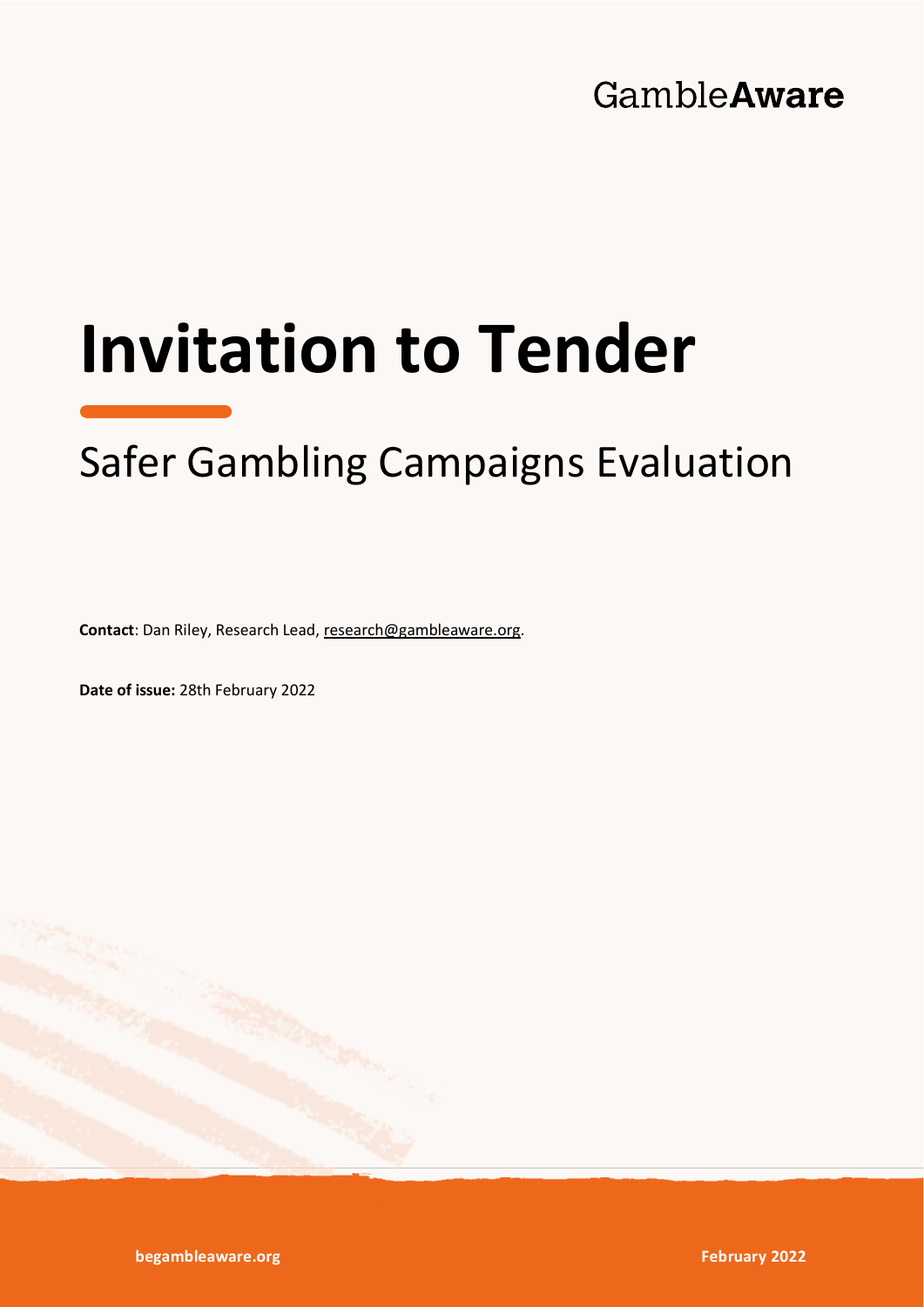### **Contents**

| 1. |  |
|----|--|
|    |  |
|    |  |
|    |  |
|    |  |
|    |  |
|    |  |
|    |  |
|    |  |
|    |  |
| 2. |  |
|    |  |
|    |  |
|    |  |
|    |  |
|    |  |
|    |  |
| 3. |  |
|    |  |
|    |  |
|    |  |
|    |  |
|    |  |
|    |  |
| 4. |  |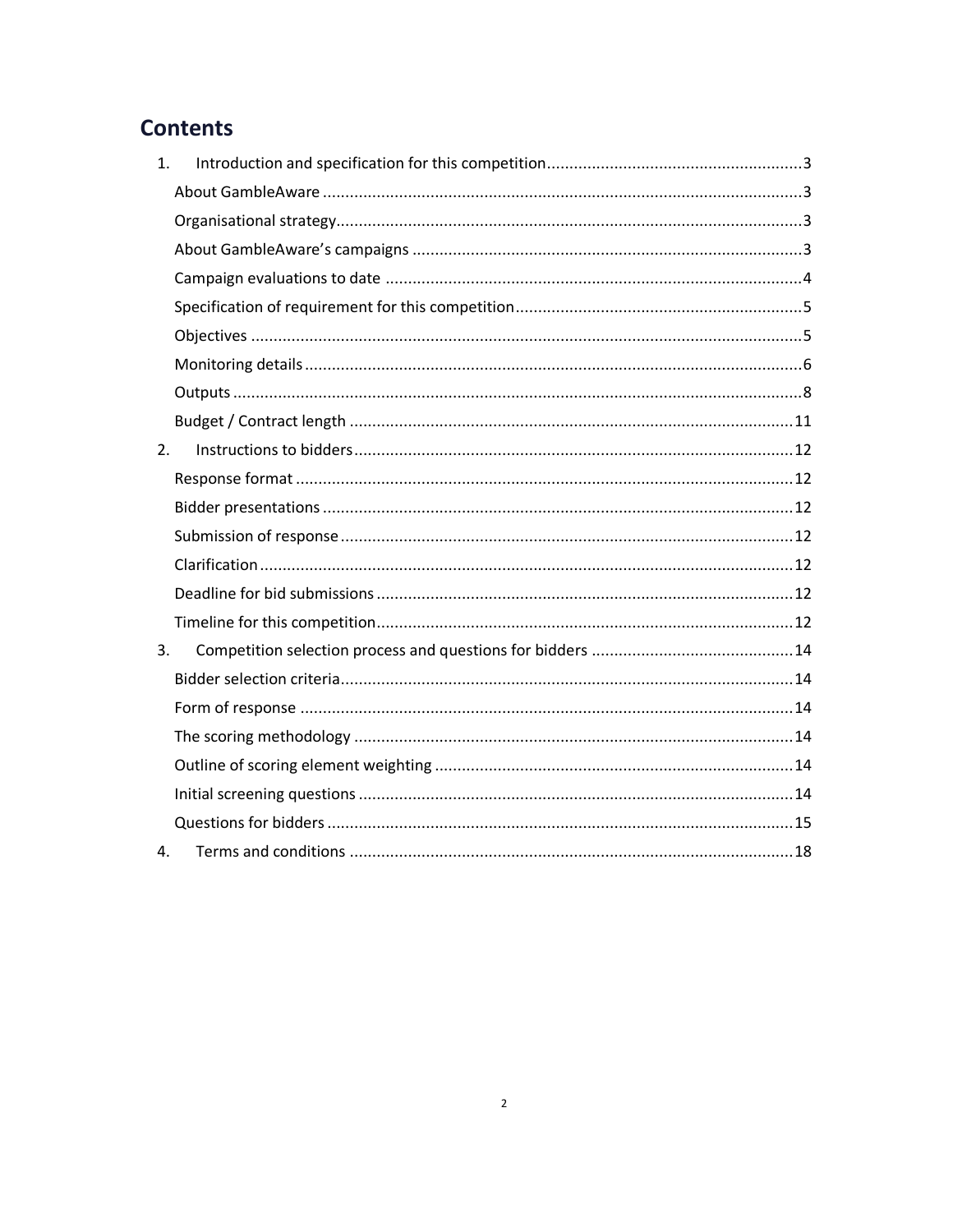#### <span id="page-2-0"></span>**1. Introduction and specification for this competition**

#### <span id="page-2-1"></span>**About GambleAware**

GambleAware is the leading charity driving the transformation of gambling treatment and prevention services, leading public health campaigns, and keeping people safe from gambling harms.

There may be up to 2.9 million people in Great Britain (GB) at risk of gambling harm.<sup>1</sup> Gambling can harm people and their families financially, psychologically, and physically.

We work in close collaboration with leading organisations and experts including the NHS, government, local authorities, and gambling treatment providers to ensure that people get the information, support, and treatment they need.

Every year, we fund access to free treatment for nearly 12,000 people and over 40,000 calls to the National Gambling Helpline. Since 2018, we have supported an estimated 137,000 $^2$  people to access the help they need.

#### <span id="page-2-2"></span>**Organisational strategy**

In April 2021, GambleAware published a [new five-year strategy.](https://www.begambleaware.org/sites/default/files/2021-04/GambleAware_Organisational_Strategy_2021-26.pdf) This outlined the four commissioning objectives the charity will deliver against over the coming years to help prevent gambling harms:

- 1. Increase awareness and understanding of gambling harms.
- 2. Increase access to services and reduce gambling harm inequalities.
- 3. Build capacity among healthcare professionals, social prescribers, debt advisers, faith leaders, community services and others so they are better equipped to respond to gambling harms.
- 4. Improve accessibility and effectiveness of the National Gambling Treatment Service (NGTS).

#### <span id="page-2-3"></span>**About GambleAware's campaigns**

As mentioned above, one of our four commissioning objectives is to "increase awareness and understanding of gambling harms". One of the main interventions available within this objective is to run advertising and communication campaigns using owned (e.g. BeGambleAware Facebook, Twitter, Instagram pages) and paid (e.g. TV, out-of-home, print, social, search) media.

GambleAware currently runs campaigns across two strands:

1. **Treatment campaigns:** Which aim to raise awareness and usage of the GambleAwarefunded NGTS and National Gambling Helpline.

<sup>&</sup>lt;sup>1</sup> PGSI 3+, based on Treatment and Support Survey data 2021 (6.5m for PGSI 1+)

<sup>2</sup> Estimated based on DRF treatment data and helpline data as quoted in GA Annual Reports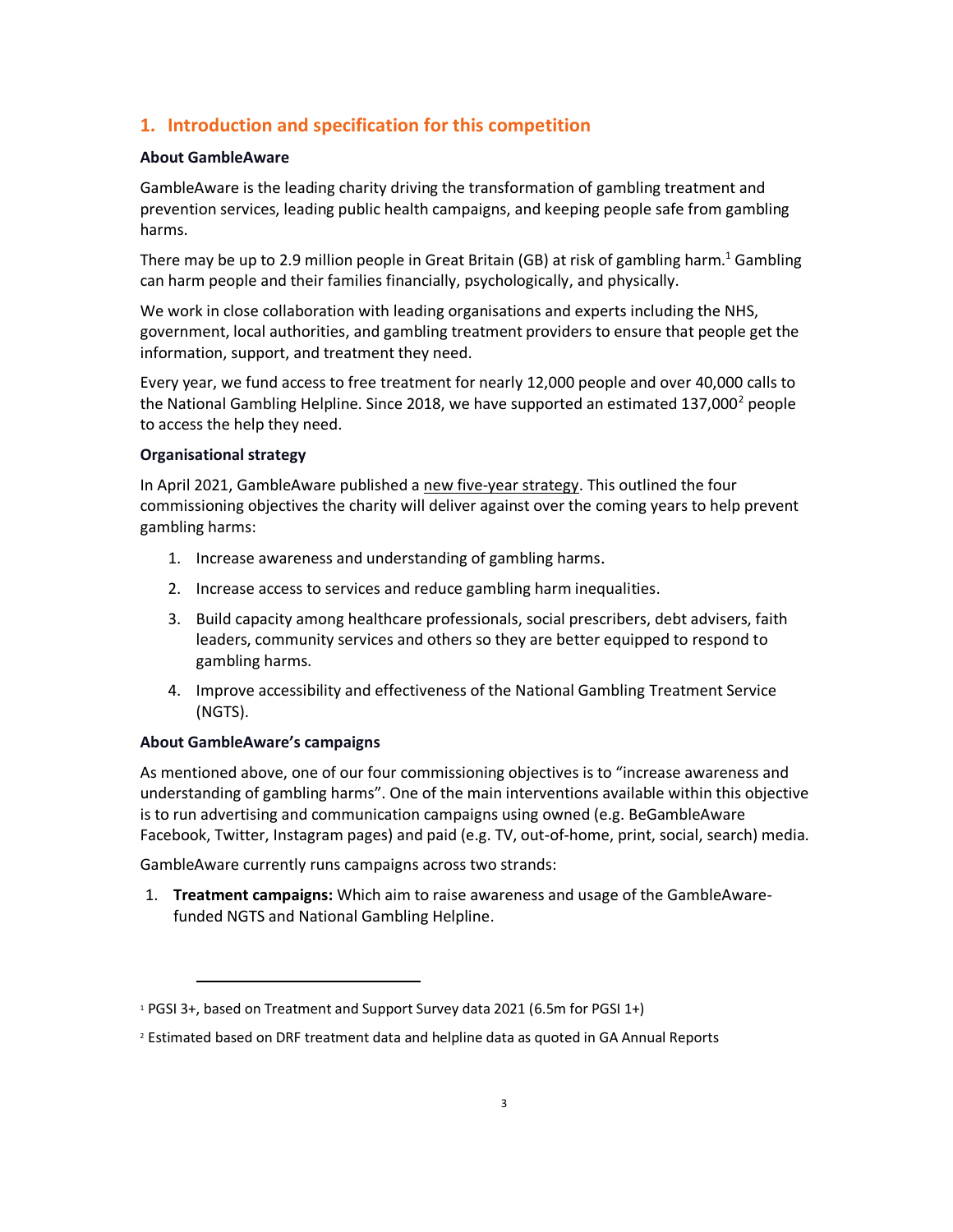- $\circ$  This strand has separate activity for men and women, although the creative execution is very similar; both focus on the concept of "When you're there but not there".
- 2. **Prevention campaigns:** Which aim to encourage safer gambling among those who gamble to prevent "problem gambling", and to raise awareness of the GambleAware website as a source of advice and support.
	- $\circ$  This strand has separate activity for men (campaigns include: BetRegret/TapOut) and women (our most recent campaign: "Losing tracking of the world around you?") with very different creative executions based on extensive research among both audiences.

All campaigns have a wider goal of reducing the stigma that those experiencing gambling harms face in GB. It is anticipated that with increased activity, coverage, and conversations, gambling will become less of a taboo topic in society so that those needing advice and support are not put off by the stigma they face.

**This ITT only covers the evaluation of prevention campaigns**. The treatment campaign evaluations have been incorporated into a regular tracking survey as part of the nationally representative treatment and support survey<sup>3</sup>.

#### <span id="page-3-0"></span>**Campaign evaluations to date**

To ensure GambleAware's campaigns are as effective as possible, and to prove the impact of the campaign to key stakeholders, it is important to collect data from various sources to evaluate campaign performance. The evaluation of the Safer Gambling prevention campaigns is currently conducted by Ipsos MORI. This contract has one wave of monitoring remaining for the Men's Prevention campaign, and two waves for the Women's Prevention campaign. This contract will last until May/June 2022, when the next wave of monitoring will likely be required (depending on media phasing).

By the time the contract expires, Ipsos MORI will have completed ten waves of monitoring for the Men's Prevention campaign and two waves for the Women's Prevention campaign. It will be important to use and report this data to ensure we can look at changes over longer periods of time and compare back to the original baseline wave.

As well as standard campaign monitoring, we are keen to widen the scope of the evaluation to make it more holistic, bringing together survey data with other sources of data and a layer of strategic support. For example, we will want to monitor any digital footprints our audience leaves behind (e.g. website visits, quiz completions), consolidate the media performance and engagement (e.g. impressions, likes, click-through-rates), leverage any other third-party data sources (e.g. share of voice, profiles/Target Group Index, Google Analytics, social listening), and ad-hoc surveys (e.g. brand uplift study, website surveys).

Campaign monitoring to date has been conducted via an online survey before the launch of the campaign (baseline) with further dips (post-waves) after each burst of media activity. The

<sup>&</sup>lt;sup>3</sup> The most recent treatment and support survey report can be found here:

[https://www.begambleaware.org/sites/default/files/2021-](https://www.begambleaware.org/sites/default/files/2021-03/Annual_GB_Treatment_and_Support_Survey_2020_report_%28FINAL%29_26.03.21.pdf) 03/Annual GB Treatment and Support Survey 2020 report %28FINAL%29 26.03.21.pdf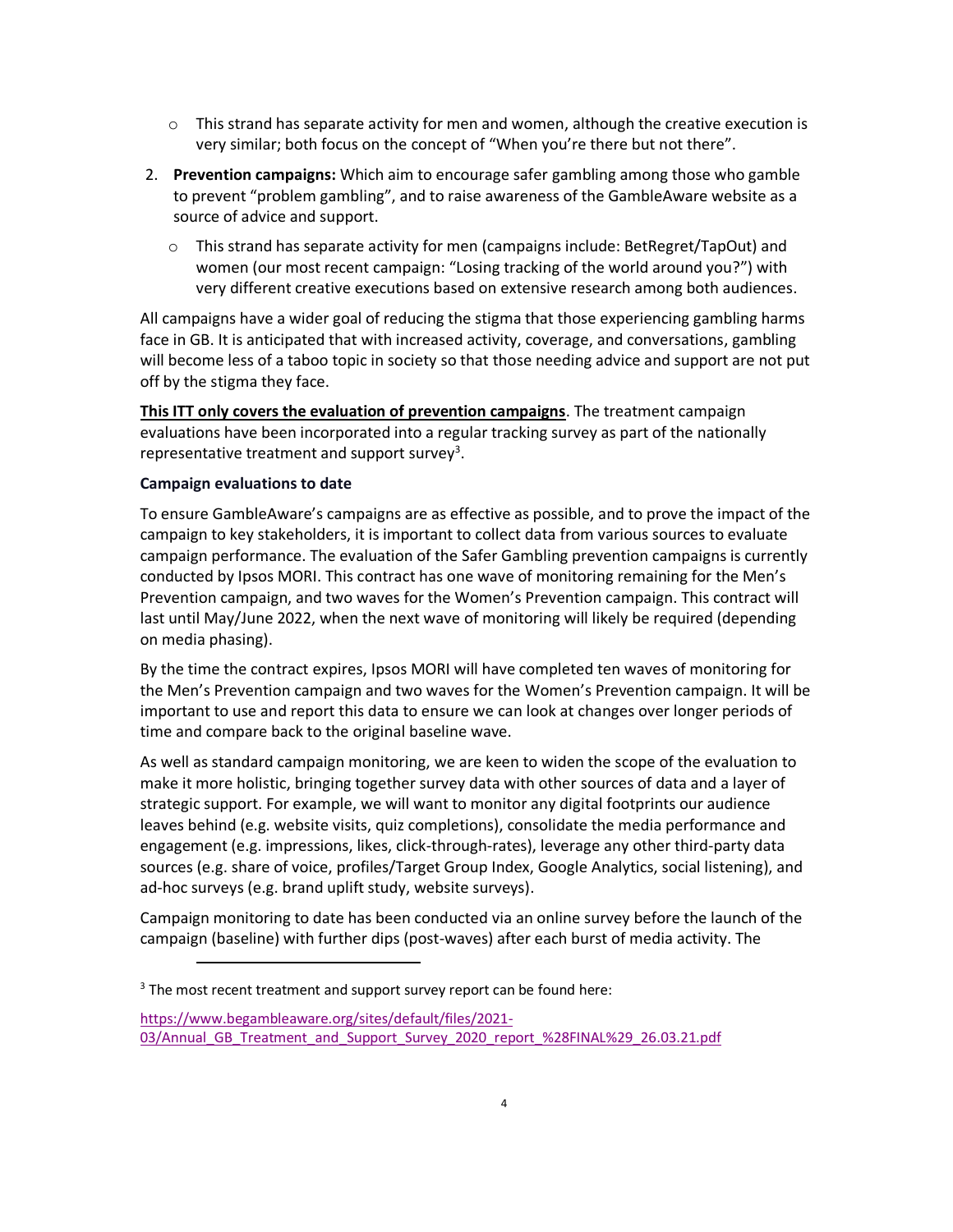surveys for men and women are run separately, rather than combined, due to the differences in the creative approach between the two campaigns. This approach is informed by research showing that men and women differ in why they gamble, how they gamble, and the harms they experience as a result of gambling. In general, a gendered approach is crucial in the prevention of gambling harms.<sup>4</sup>

#### <span id="page-4-0"></span>**Specification of requirement for this competition**

GambleAware seeks to commission a holistic campaign evaluation to provide an evidence-based assessment of the outcomes from GambleAware's prevention campaigns, which currently include:

- 1. **Men's Prevention campaign**: A campaign aimed at men (media bought against those aged 18–34), encouraging those who gamble to avoid "Bet Regret", and more recently to "Tap Out" and take a moment to think before placing a bet.<sup>5</sup>
- 2. **Women's Prevention campaign**: A new campaign aimed at women (media bought against those aged 25–50), encouraging those who gamble to spot the signs of gambling harms such as "losing track of the world around you".<sup>6</sup> The scoping research for this will be published in the future.

#### <span id="page-4-1"></span>**Objectives**

The broad outcome of this piece of work is to contribute to more effective prevention campaigns and, in turn, prevent those who gamble developing into "problem gamblers" (those with a Problem Gambling Severity Index (PGSI) of  $8+$ ).<sup>7</sup>

Specific objectives of this work are to provide:

• Monitoring data to demonstrate the impact of GambleAware's Safer Gambling campaigns by collecting primary data among core audiences on:

<https://www.begambleaware.org/for-professionals/safer-gambling-campaign>

<https://www.begambleaware.org/betregret>

<sup>6</sup> <https://www.begambleaware.org/advice-tools-support>

 $7$  The Problem Gambling Severity Index (PGSI) is the most widely used measure of problem gambling in the population and is used across health surveys in Great Britain. PGSI 8+ refers to "gambling with negative consequences and a possible loss of control"

Information on using the PGSI as a measure of problem gambling can be found here:

<https://www.gamblingcommission.gov.uk/statistics-and-research/publication/problem-gambling-screens>

<sup>4</sup> McCarthy, S., Thomas, S. L., Randle, M., Bestman, A., Pitt, H., Cowlishaw, S. and Daube, M. (2019). Women's gambling behaviour, product preferences, and perceptions of product harm: differences by age and gambling risk status, Harm Reduction Journal 16: 18 <https://harmreductionjournal.biomedcentral.com/track/pdf/10.1186/s12954-019-0284-8.pdf>

<sup>&</sup>lt;sup>5</sup> See the GambleAware website for more information and for details on the creative execution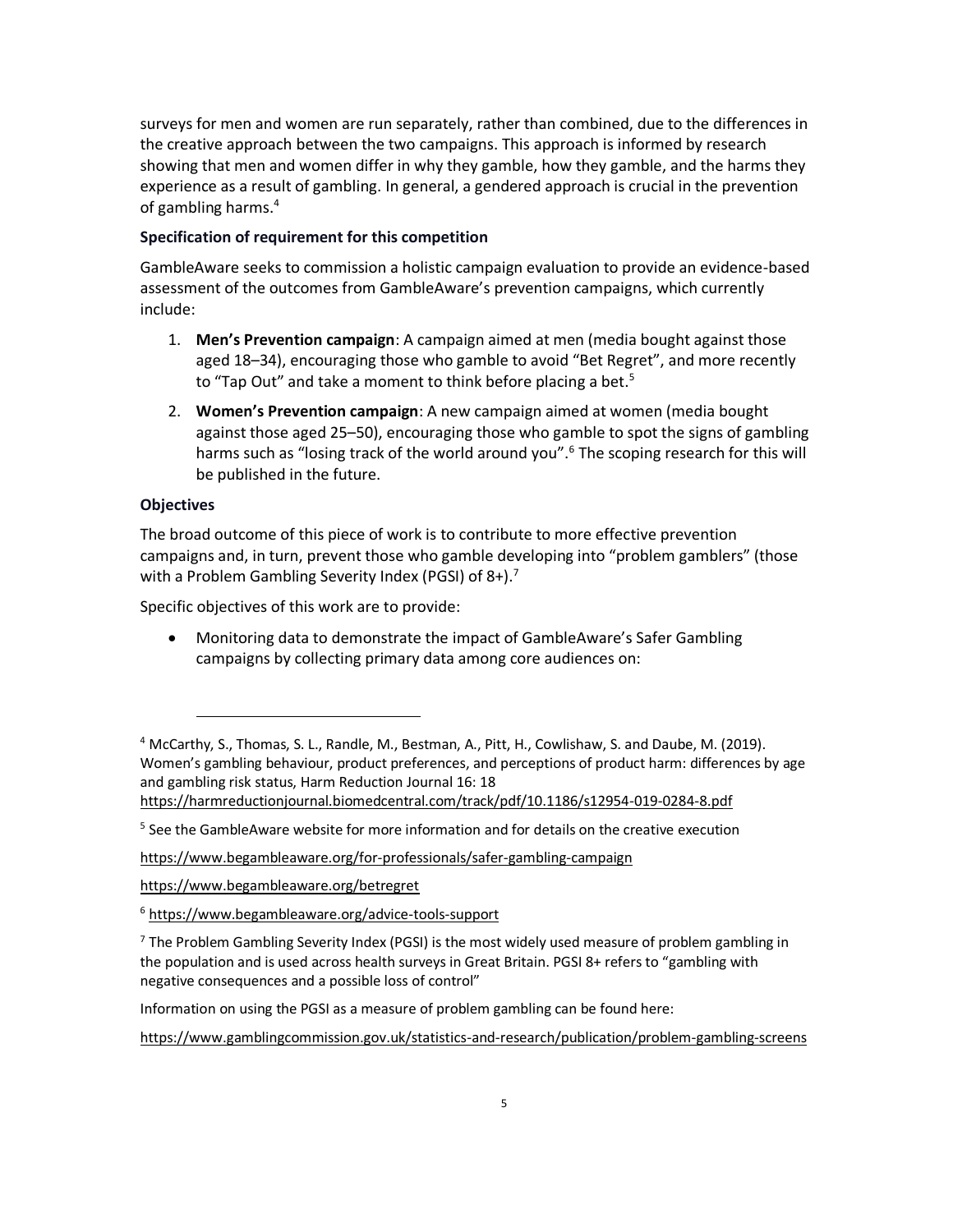- o The exposure and awareness of the campaign.
- o How the campaign engages with audience and how the messages resonate.
- o The impact of the campaign on relevant attitudes and behaviours.
- Ongoing strategic support and creation of a holistic campaign evaluation by:
	- o Integrating data and insights from media, PR partnerships, social media, and website analytics (along with any other data of interest identified).
	- o Ensuring findings are actionable for the GambleAware Communications team and wider stakeholders to make improvements to the media and/or creative strategy.
	- $\circ$  Generating evidence-led improvements to feed into future bursts of activity.

#### <span id="page-5-0"></span>**Monitoring details**

#### Questionnaire

The questionnaire for the baseline waves (pre-activity) for each campaign were 10 minutes in length, whilst post-activity waves are 15 minutes.

Questionnaires have already been developed for each campaign strand but will likely need to be revised in light of creative executions, the specific requirements of this brief, and the resulting KPIs.

Currently the questionnaires include:

- Demographics (e.g. age, gender, socioeconomic grade, ethnicity).
- Gambling behaviours and attitudes (e.g. types of activities in last 4 weeks, PGSI).
- Campaign recognition (e.g. unprompted awareness, prompted awareness, channel of recognition).
- Creative execution (e.g. message takeout, attitudes towards adverts).
- Campaign impact (e.g. claimed actions as a result of seeing adverts).

Each wave of the evaluation will include a set of core metrics using a logic model mapping exercise. This exercise will lead to a selection of KPIs based on the campaign strategy. KPIs will be set in a collaborative process with other agencies (e.g. creative/media/PR agencies) and GambleAware.

#### **Sampling**

It will be important to ensure the sampling is consistent and comparable to previous waves of the campaign, allowing GambleAware to monitor changes over longer periods of time.

Below provides an overview of the sample requirements: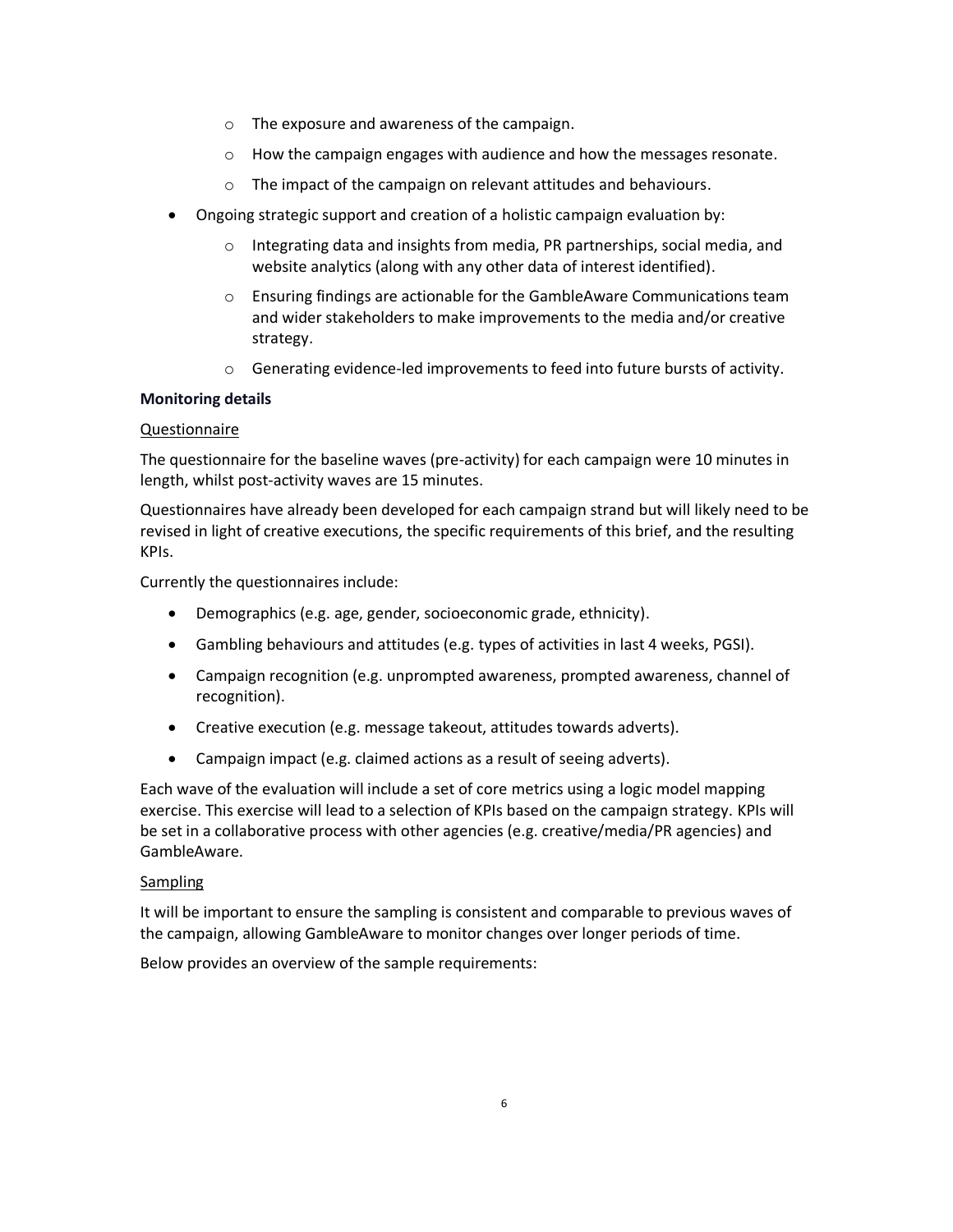| <b>Campaign</b><br><b>Audience</b> |              | <b>Definition</b>                                                   | <b>Sample size</b> | <b>Weighting</b>             |
|------------------------------------|--------------|---------------------------------------------------------------------|--------------------|------------------------------|
| Men's                              | <b>Boost</b> | Men aged 18-44 who have gambled<br>online within the last 4 weeks   | 600                | TBC*                         |
| Prevention                         |              | General public Those aged 18-65 in Great Britain                    | 2,000              | Nationally<br>representative |
| Women's                            | <b>Boost</b> | Women aged 18-54 who have<br>gambled online within the last 4 weeks | 600                | Nationally<br>representative |
| Prevention                         |              | General public Those aged 18-65 in Great Britain                    | 2,000              | Nationally<br>representative |

*\*To date, the men's boost sample has not been weighted. We would look to collaborate with the appointed agency to implement weighting for this group going forward.*

Although not a core target group, a large general population sample ensures we can utilise "naturally occurring" individuals within the general population that match harder-to-reach groups (e.g. PGSI 1+, affected others) that cannot be targeted effectively on most panels. The sampling approach required includes combining those "naturally occurring" individuals to supplement the boost groups; this creates a boost of more than 600. This has currently been implemented on the Women's campaign and will be implemented in the Men's evaluation going forwards.

A large general population sample also allows us to monitor societal changes in attitudes, drilldown into certain demographics (e.g. age, region), and adds a layer of contingency should target groups change over the course of the campaign period.

#### Target groups

Across the Men's and Women's campaign, there will be four core groups of interest to monitor. Although these would ideally remain consistent over time, to ensure comparability with previous data, we would expect to discuss these with the partner appointed, especially should there be creative and/or strategic shifts within the campaigns.

The existing groups of interest include:

- 1. Bullseye target group: Those among whom we are specifically looking to change behaviour:
	- o Men's: Men aged 18–44 who bet on online sports and/or football (can include in person e.g. bookmakers/stadium) AND at least twice a week.
	- $\circ$  Women's: Women aged 18–54 with a PGSI of 1+ who have gambled online within the last 4 weeks on scratch cards, instant win games, and bingo.
- 2. Wider campaign audience: Those we are broadly looking to target:
	- o Men's: Those aged 18–44 who have gambled online within the last 4 weeks.
	- $\circ$  Women's: Those aged 18–54 who have gambled online within the last 4 weeks.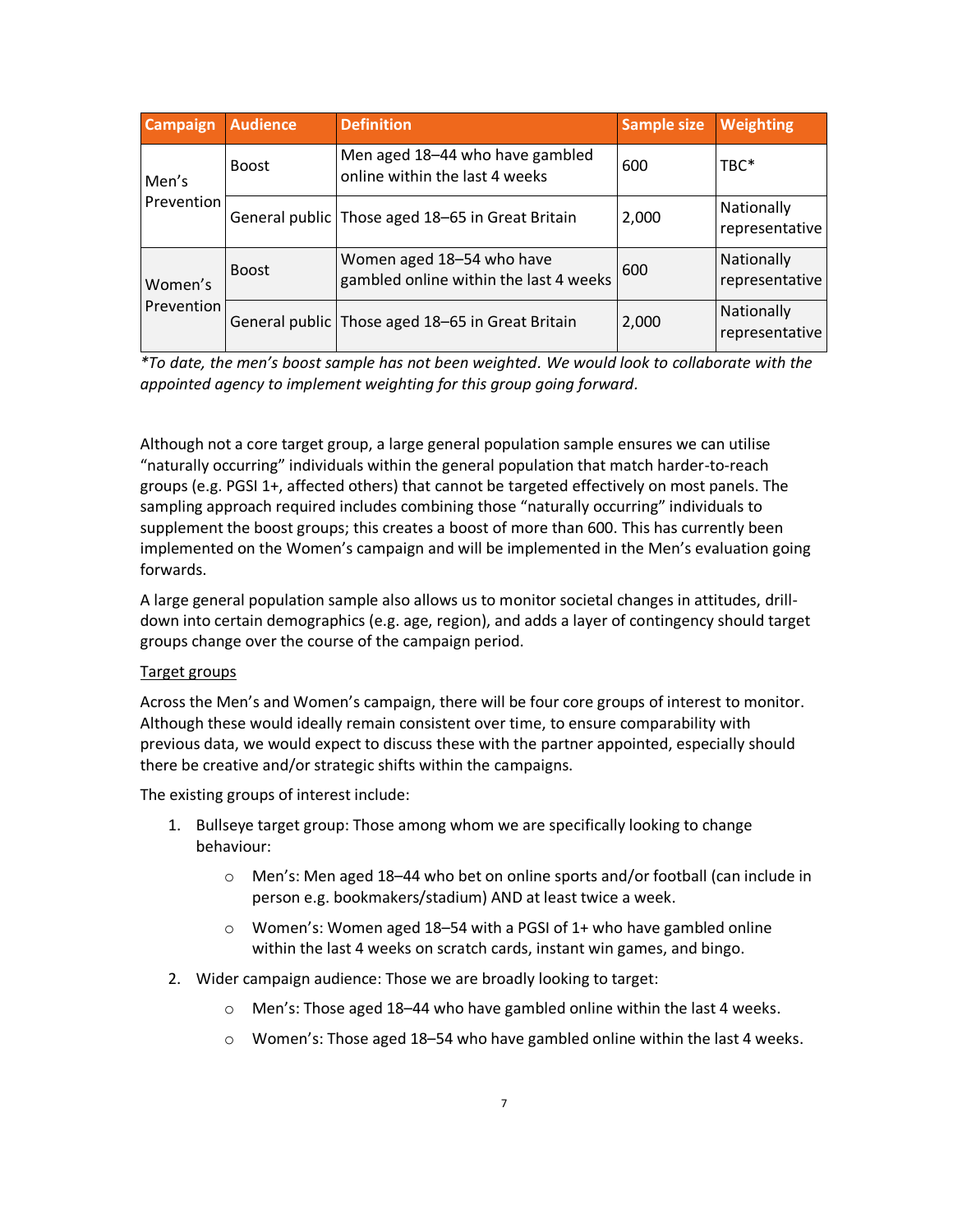- 3. Affected others: Those negatively affected by someone else's gambling.
- 4. General public: Those aged 18–65 resident in Great Britain.

**However, we are keen to supplement this list with additional groups focusing on those who are vulnerable, disadvantaged or experiencing deprivation or additional needs of some kind.** This is crucial given our strategic commitment to addressing inequalities in gambling harms and in access to gambling support.

We currently collect data on age, gender, employment status, postcode, SEG, income, sexual identity, ethnicity, marital status, religion, children in household, but would welcome proposals for other groups that could be included in the monitoring. This data could be reported separately (e.g. by rolling up two or more waves of monitoring due to low base sizes) or as within the core evaluation report.

#### Typical timeline

Below is a typical timeline for a wave of monitoring, although we appreciate that the first wave may take longer than others to ensure that back data is effectively reported/compared against. We would expect that the research agency bidding would be able to fulfil these timelines.

| <b>Task</b>               | <b>Dates</b> |
|---------------------------|--------------|
| Questionnaire drafting    | Week 1       |
| Sign-off questionnaire    | Week 2       |
| Scripting survey          | Week 3       |
| <b>Fieldwork</b>          | Weeks 4 & 5  |
| Data processing           | Weeks 5 & 6  |
| Provide data tables       | Week 6       |
| Share draft report        | Week 7       |
| Review report and amends  | Week 8       |
| Amend and sign-off report | Week 9       |
| Debrief                   | Week 9       |

#### <span id="page-7-0"></span>**Outputs**

The expected core deliverables of the monitoring are as follows, all of which must be shared with GambleAware by the commissioned agency in line with relevant GDPR guidelines:

- 1. Monitoring project management:
	- o Planning/scheduling monitoring programmes for each Safer Gambling marketing campaign/initiative in close collaboration with Gamble Aware.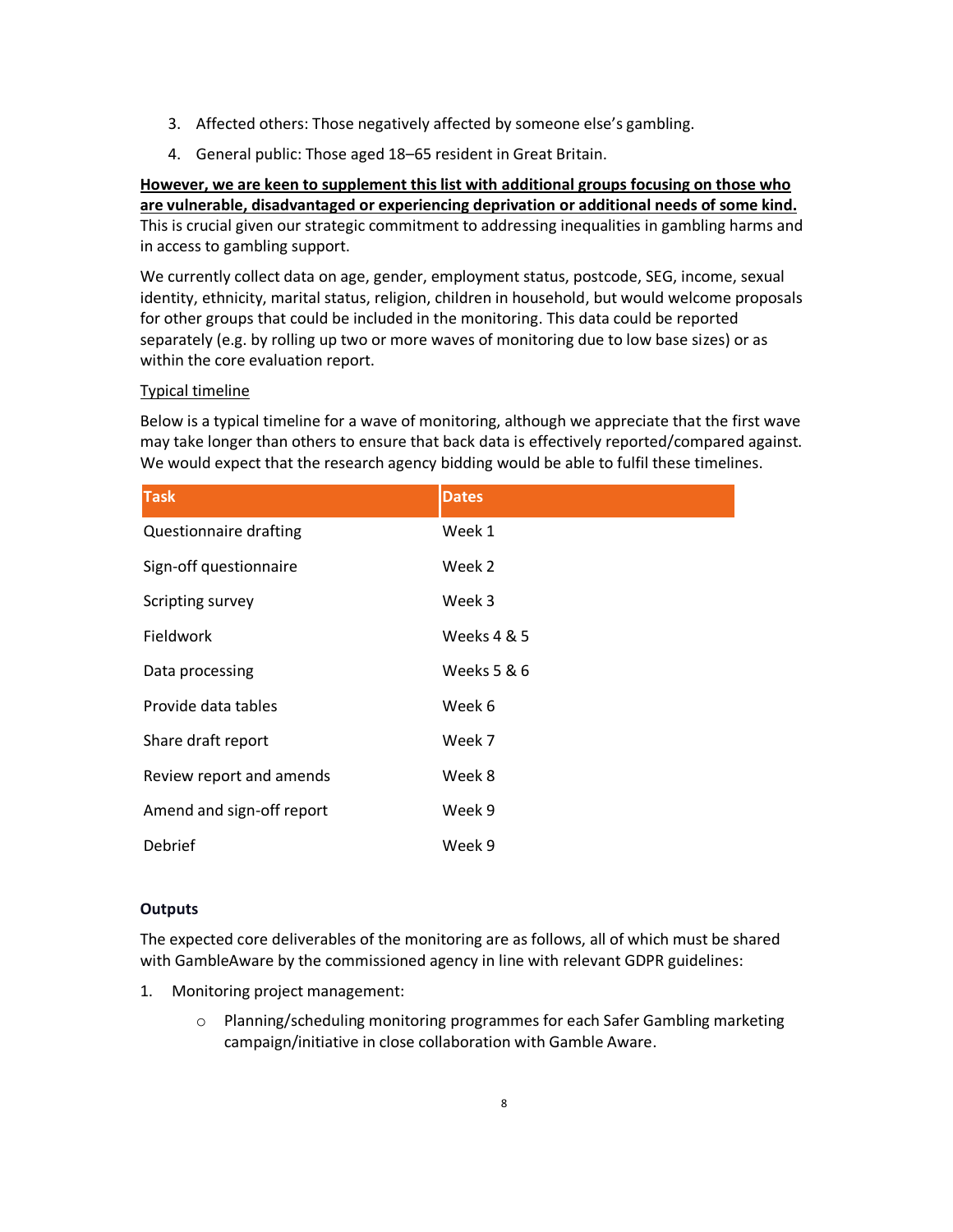- $\circ$  Managing the monitoring end-to-end, from KPI setting through to delivery of the final report(s).
- 2. Monitoring data outputs:
	- o An anonymised raw dataset (including weighting variables) in SPSS for GambleAware to conduct statistical analyses on where necessary.
	- $\circ$  A set of Excel data tables broken down by key variables (e.g. age, gender, region) for each audience of interest per wave.
	- $\circ$  A set of wave-on-wave Excel data tables, broken down by key subgroups identified during analysis for each audience of interest.
- 3. Monitoring report: A PowerPoint report (c. 30–50 slides) for each wave to draw comparisons with previous waves of research, highlighting any important developments over time and trends within subgroups of interest. This could contain, but not be limited to:
	- o Background slides (e.g. overview, sampling approach, fieldwork dates, media timings and spend, overview of media activity).
	- $\circ$  Key findings and recommendations that are actionable and practical, with relevant parties within GambleAware contributing towards their co-creation.
	- $\circ$  Report structure aligned with the Government Communication Service (GCS) model as define[d here](https://3x7ip91ron4ju9ehf2unqrm1-wpengine.netdna-ssl.com/wp-content/uploads/2020/03/Evaluation-Framework-2.0.pdf) with sections covering inputs, outputs, outtakes, outcomes.
	- o Inclusion of RAG (Red Amber Green) logic model mapping.
	- o Inclusion of sub-group summaries, including for the agreed vulnerable and disadvantaged groups.
	- o Inclusion of all relevant back data for appropriate slides/metrics.
	- $\circ$  Inclusion of sig-testing between the current wave vs the most recent wave previous to it, along with the current wave vs the original baseline.
	- $\circ$  Formatting that is easy to digest (e.g. line charts for trends over time, different colours for different audiences, wave dates along with number such as W1 Nov-21, questions and base sizes at the bottom of slides, key elements of title/sub-title/base notes/charts level from slide to slide to prevent distraction).
- 4. Monitoring dissemination:
	- $\circ$  An online debrief (or in-person if necessary/Covid-19 permits) of key findings and recommendations.

Within the "holistic campaign supplement" budget item, we would also expect the appointed agency to:

- 5. Provide a high level of expertise by:
	- $\circ$  Providing recommendations for the right approaches and techniques to costefficiently evaluate activity across the year, including investigating any new and innovative approaches. Particular thought to be given to the measurement and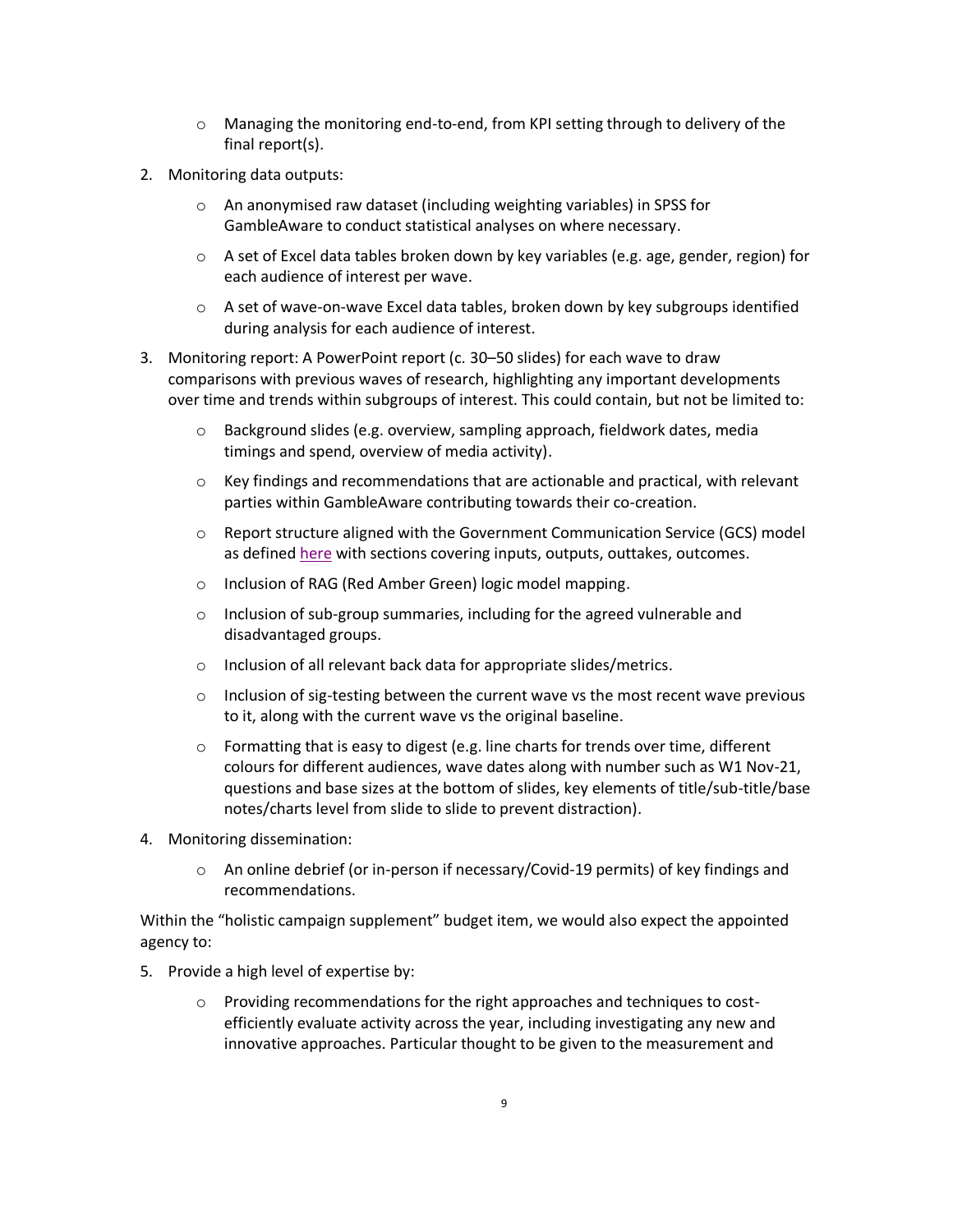understanding the impact of more difficult to evaluate channels, such as PR and partnerships.

- $\circ$  Taking a holistic view across all campaigns, looking at both short- and long-term campaign impact to ensure effective evaluation.
- $\circ$  Providing a high level of strategic insight to inform the planning of future campaigns based on data and research findings that are obtained during the evaluation.
- 6. Produce extra deliverables\* such as:
	- o An Excel KPI document updated after each wave with the latest data across data sources.
	- $\circ$  Hosting/leading a holistic campaign evaluation session with involvement from all agencies working on the campaign.
	- $\circ$  Hosting/leading a "next steps" session with involvement from all agencies working on the campaign.
	- o Key reports to be published:
		- Yearly report that combines data and insights from GambleAware's brand monitoring research, NGTS campaign monitoring, and the Safer Gambling campaign evaluation.
		- Synthesis report that combines all the research GambleAware has conducted on the Women's campaign to date into one document (similar to the "*Synthesis Report*: *The use of research in the Bet Regret campaign*" created by Ipsos MORI<sup>8</sup>).
		- Report every two years that "rolls" the data from numerous waves of the Safer Gambling campaign evaluations among certain groups (e.g. those from ethnic minority background).

We are keen that these reports are subject to external peer review. This means the agency chosen to work with GambleAware will need to reach out to suitable experts (including, but not limited to, academics) in the area of public information campaigns, and also work collaboratively with them.

 $\circ$  Supporting GambleAware on extra analysis and/or presentations to facilitate dissemination activities (e.g. board meetings, conference talks, webinars, infographic creation, peer-reviewed academic publications) and engage with key stakeholders (e.g. gambling operators, public health bodies, MPs, other charities).

**\***Note that these are examples; we would look forward to hearing more ideas on what other deliverables could increase our impact (e.g. infographics, animations).

<sup>8</sup>[https://www.begambleaware.org/sites/default/files/2021-08/20-001116-](https://www.begambleaware.org/sites/default/files/2021-08/20-001116-01%20Safer%20Gambling%20Synthesis%20report%20FINAL%20v5%20ICUO_090721_clean.pdf) [01%20Safer%20Gambling%20Synthesis%20report%20FINAL%20v5%20ICUO\\_090721\\_clean.pdf](https://www.begambleaware.org/sites/default/files/2021-08/20-001116-01%20Safer%20Gambling%20Synthesis%20report%20FINAL%20v5%20ICUO_090721_clean.pdf)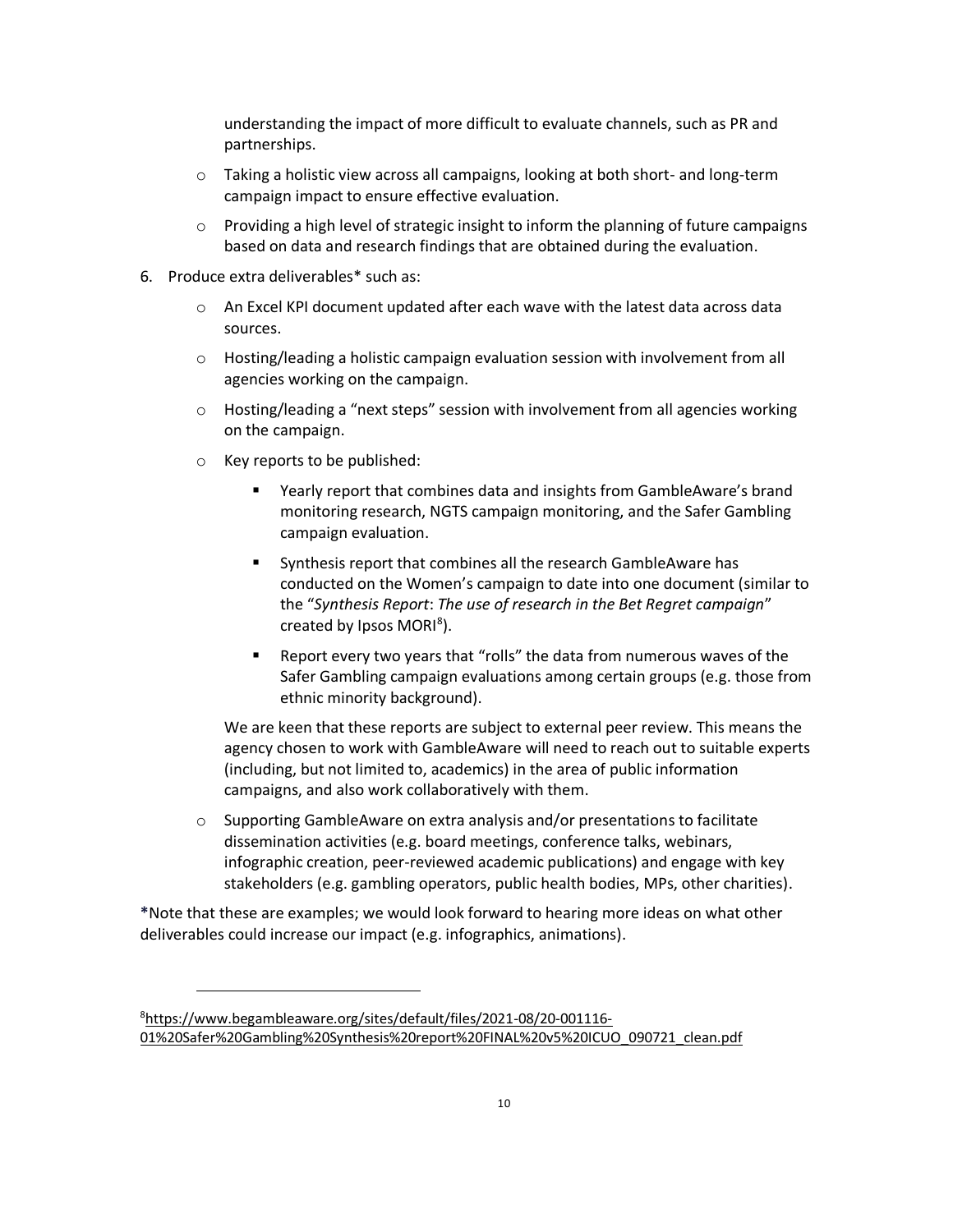#### <span id="page-10-0"></span>**Budget / Contract length**

Bidders are expected to note that the programme is to be delivered over a two-year period and cost up to £286,000 excluding VAT (£343,200 including VAT), the breakdown can be found below.

| What is it for?                             | When is the cost incurred? |                 |  |
|---------------------------------------------|----------------------------|-----------------|--|
|                                             | Year 1: 2022/23            | Year 2: 2023/24 |  |
| Men's Prevention campaign                   | $C.$ £50,000               | C. E50,000      |  |
| monitoring research dips<br>(excluding VAT) | (2 waves)                  | (2 waves)       |  |
| Women's Prevention campaign                 | C. E50,000                 | C. E50,000      |  |
| monitoring research dips<br>(excluding VAT) | (2 waves)                  | (2 waves)       |  |
| Holistic campaign evaluation<br>supplement  | C. £30,000                 | C. £30,000      |  |
| Contingency budget (10% of total)           | C. E13,000                 | C. E13,000      |  |
| Total per year (excluding VAT)              | Up to £143,000             | Up to £143,000  |  |
|                                             | (4 waves)                  | (4 waves)       |  |
| <b>Total per year (including VAT)</b>       | Up to £171,600             | Up to £171,600  |  |
|                                             | (4 waves)                  | (4 waves)       |  |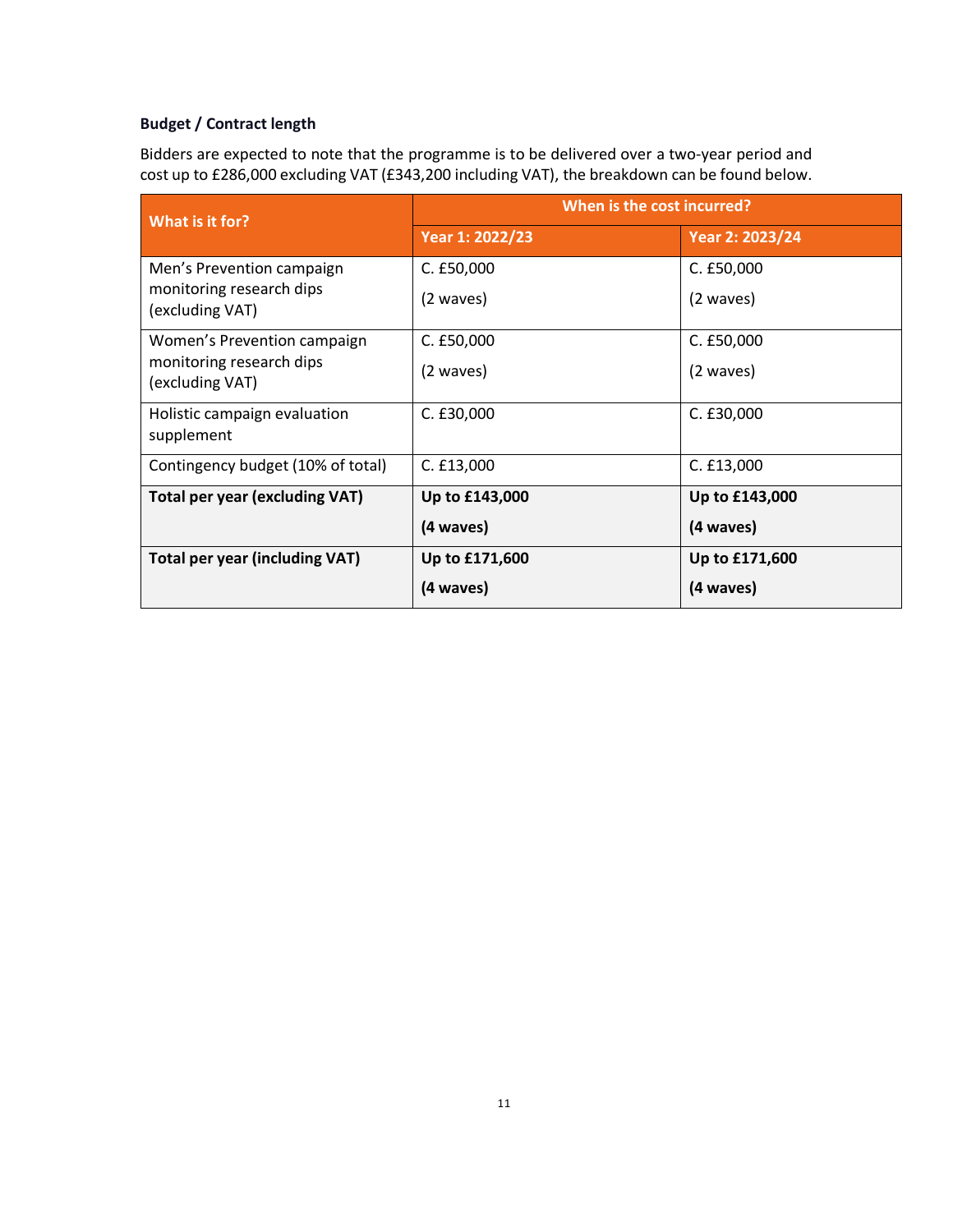#### <span id="page-11-0"></span>**2. Instructions to bidders**

#### <span id="page-11-1"></span>**Response format**

We ask that bidders adhere to the word count that we have indicated within the question set, and to the order in which the information is requested to be set out. Please complete all sections and send the completed ITT response back to GambleAware as one submission in an electronic format (Word, PDF etc). Unless requested within a question, please do not include additional attachments.

#### <span id="page-11-2"></span>**Bidder presentations**

Following submission of the ITT, selected bidders *may* be asked to make a presentation to GambleAware and answer questions on their response which may result in an amending of the scoring at that point before declaring a preferred bidder.

#### <span id="page-11-3"></span>**Submission of response**

· All bidders who receive this ITT and intend to bid should **acknowledge receipt of ITT**, indicating whether they will or will not respond along with acceptance of standard terms attached in the appendix. Please reply by email to Dan Riley, Research Lead, at: [research@gambleaware.org](mailto:research@gambleaware.org) **by 5pm on 4 th March 2022**

Please title your e-mail response for this competition *Safer Gambling Campaigns Evaluation.*

Please note in order to allow for equal treatment of all bidders, late responses cannot be accepted.

#### <span id="page-11-4"></span>**Clarification**

A number of bidders have been invited to respond to this ITT. Any clarification given or extra information supplied by GambleAware will also be distributed to other bidders involved in the bid. **Clarification questions are permitted up to 5pm on 9 March 2022** – all clarification questions to be submitted to: Dan Riley, Research Lead, at: [research@gambleaware.org](mailto:research@gambleaware.org)

The ITT responses will be used as a basis for selecting a shortlist or progressing to final selection and award.

#### <span id="page-11-5"></span>**Deadline for bid submissions**

Bids must be submitted by **noon on 18th March 2022.** 

#### <span id="page-11-6"></span>**Timeline for this competition**

| <b>Action</b>                             | <b>Date</b>             |
|-------------------------------------------|-------------------------|
| <b>ITT issued to bidders</b>              | 28/02/2022              |
| Bidders acknowledge receipt of ITT        | 04/03/2022 at 5pm*      |
| Bidders submit clarification questions by | 09/03/2022 at 5pm       |
| Bidders submit ITT responses by           | 18/03/2022 at 12pm noon |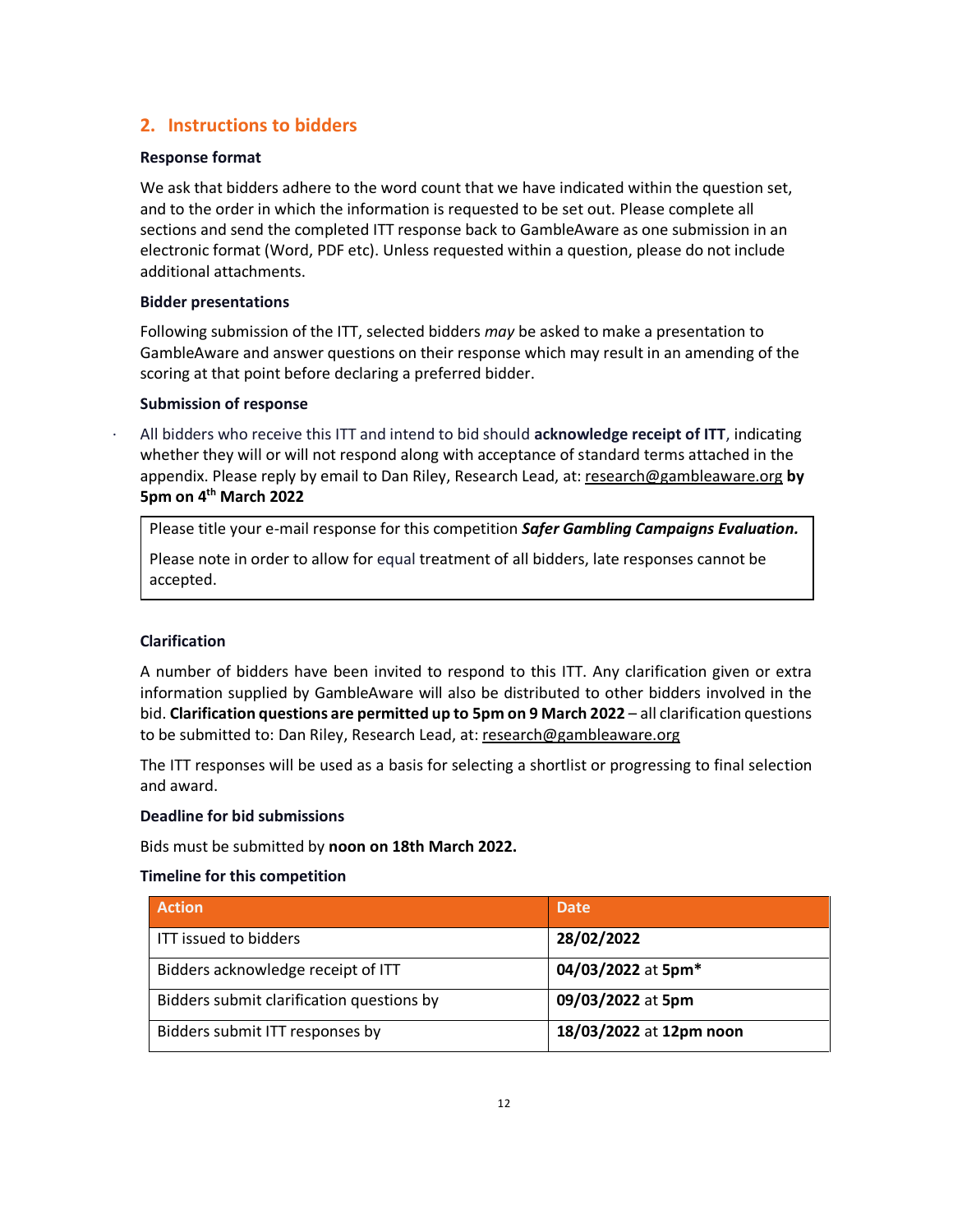| Formal bidder evaluation completes by             | 25/03/2022                |
|---------------------------------------------------|---------------------------|
| Scored presentation phase for shortlisted bidders | 12/04/2022 and 14/04/2022 |
| Preferred bidder notified                         | w.c. 25/04/2022           |

\**Please note, all times are Greenwich Mean Time (GMT)*

#### **Bidder details**

Bidders, please fill in the details below.

| Organisation name |  |
|-------------------|--|
| Contact name      |  |
| Position          |  |
| Address           |  |
| Telephone number  |  |
| E-mail address    |  |

#### **Bidder's acceptance of terms**

Bidders, please sign below in acknowledgement that "we acknowledge receipt of all documents listed in this ITT and submit a tender as requested. We accept that bidding and submitting a tender constitutes an acceptance of GambleAware fixed standard terms and conditions which are attached to this document".

| Signed       |  |
|--------------|--|
| Printed      |  |
| Position     |  |
| Organisation |  |
| Date         |  |

**Please note: If you are not able to edit this PDF, please copy and paste "Bidder details" and "Bidder acceptance of terms" into a Word document, together with the responses to the questions in section 3 below.**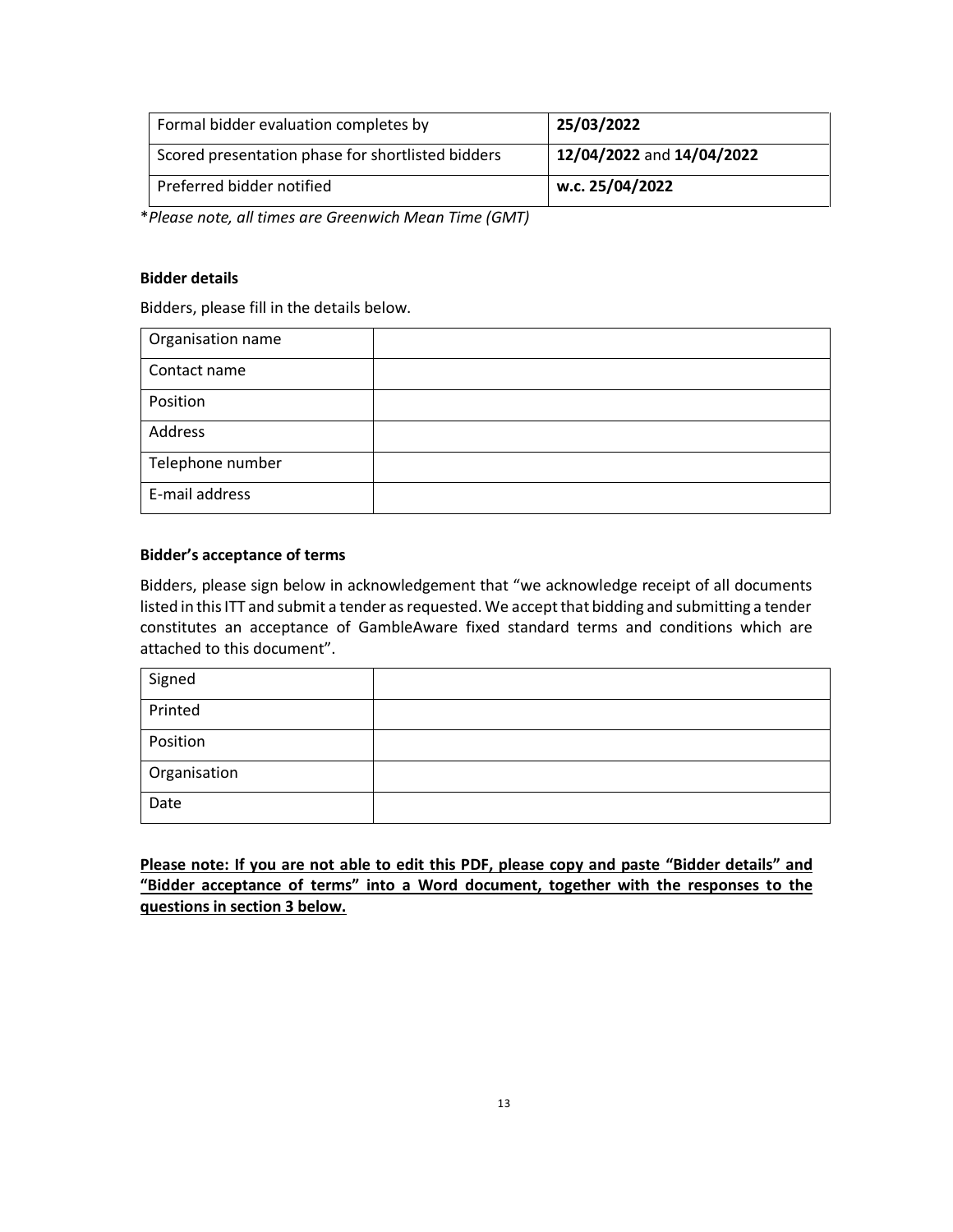#### <span id="page-13-1"></span><span id="page-13-0"></span>**3. Competition selection process and questions for bidders**

#### **Bidder selection criteria**

<span id="page-13-2"></span>The winning bidder will be selected on the basis of the response, which is considered to provide the most practical, effective quality response, and is in accordance with the scoring and criteria set out in this invitation to tender.

#### <span id="page-13-3"></span>**Form of response**

Bidders must submit a response containing answers to the questions set out in the "questions for bidders" section, as well as written acceptance of the terms and conditions set out in section 4.

#### **The scoring methodology**

Each question has been allocated a weighting (importance) 1–4; this weighting will be multiplied by a 1–5 score. By way of example, a question allocated the maximum weighting of 4 and that has been answered comprehensively, scoring a maximum score of 5, will have scored a total of 4  $\times$  5 = 20 for that particular question.

|                | <b>Score/Score Description</b>                                                                           |  |  |  |
|----------------|----------------------------------------------------------------------------------------------------------|--|--|--|
|                | Did not substantively answer the question in any way                                                     |  |  |  |
| $\overline{2}$ | Answered the question but only partially                                                                 |  |  |  |
| 3              | Answered the question adequately and displayed a good level of knowledge                                 |  |  |  |
| 4              | Answered the question very well and setting out clear examples                                           |  |  |  |
| 5              | A comprehensive answer that includes examples, goes further, and articulates real context and<br>clarity |  |  |  |

#### <span id="page-13-4"></span>**Outline of scoring element weighting**

| <b>Scoring element</b>     | Weighting | <b>Max score</b> | <b>Theme</b> |
|----------------------------|-----------|------------------|--------------|
| Initial screening          | Yes/No    | N/A              | Suitability  |
| Q1 - Ability to deliver    | 4         | 20               | Delivery     |
| Q2 - Project team overview | 5         | 25               | Expertise    |
| Q3 - Strategic experience  | 4         | 20               | Expertise    |
| $Q4$ – Innovation          | 4         | 20               | Value-add    |
| Q5 - Overall cost model    | 5         | 25               | Cost         |

#### <span id="page-13-5"></span>**Initial screening questions**

Your response to this section will not be scored but bids will only be considered if this section is completed to ensure suitability and transparency. Desired answers are given in bold, but we understand that in some circumstances not all of these desired answers will be feasible given the expertise required.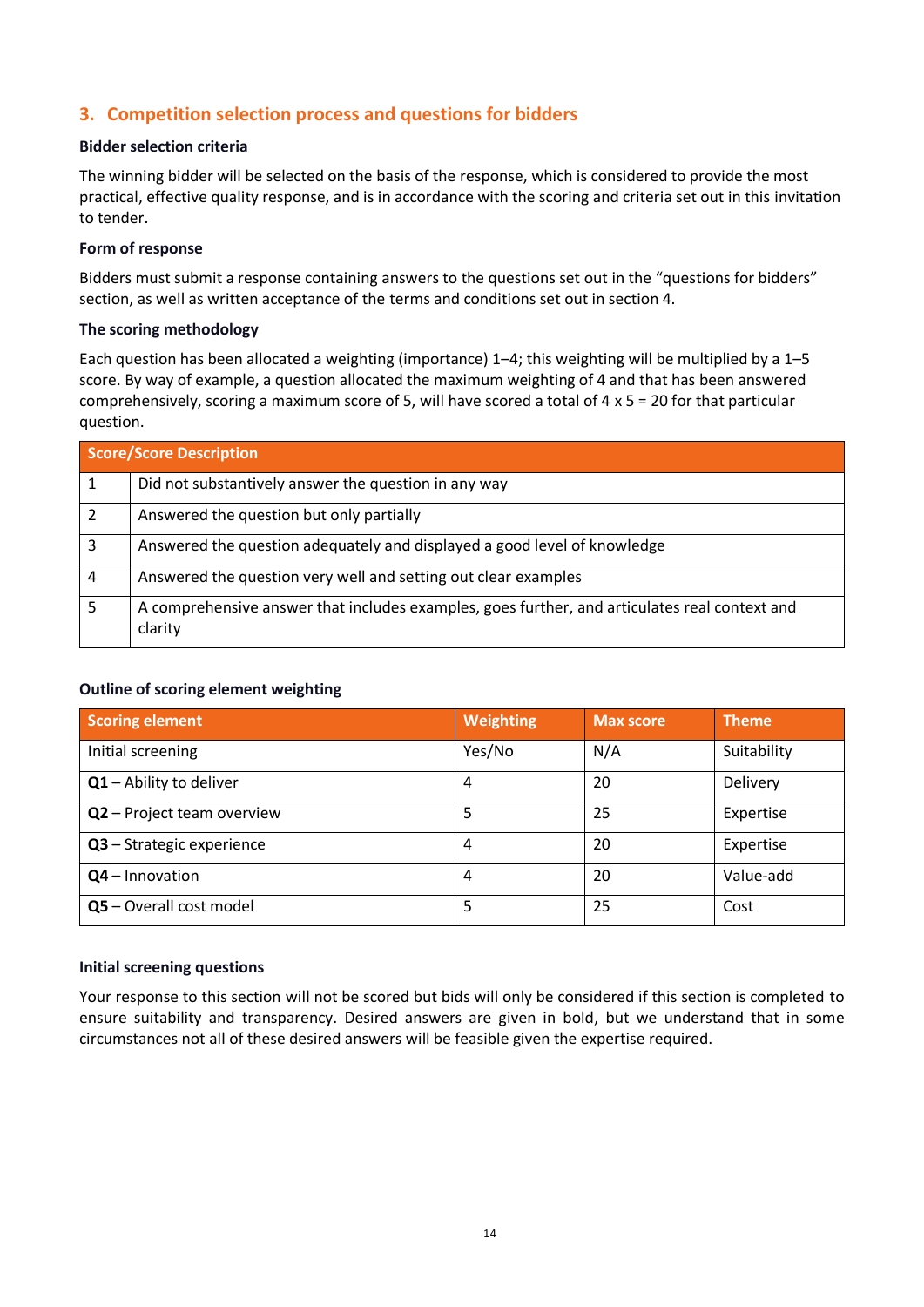| <b>Please confirm if your</b><br>organisation                                                           | Yes /No | <b>Word</b><br>limit | <b>Extra information/evidence requested</b>                                                                                                                                                                       |
|---------------------------------------------------------------------------------------------------------|---------|----------------------|-------------------------------------------------------------------------------------------------------------------------------------------------------------------------------------------------------------------|
| Has an Equality, Diversity, and<br><b>Inclusion Policy</b>                                              | Yes /No | 150                  | Please set out how equality, diversity, and inclusion<br>considerations inform day-to-day operations within<br>your organisation (please include link to/copy of<br>diversity and inclusion policy if available). |
| Has an external partner who can act<br>as a "peer reviewer" for the yearly<br>evaluation report summary | Yes/No  | 100                  | Please include name of external organisation and<br>experience of suitable partners (e.g. academic,<br>commercial, consortiums, lived experience<br>networks). Please do not include individuals' names.          |
| Has any conflict of interests with<br>GambleAware / the GambleAware<br>team                             | Yes/No  | 100                  | Information on conflict of interests.                                                                                                                                                                             |
| Conducts research on behalf of<br>gambling operators                                                    | Yes/No  | 100                  | Information on any research conducted by the<br>bidder on behalf of UK or international gambling<br>operators.                                                                                                    |

#### <span id="page-14-0"></span>**Questions for bidders**

#### **Question 1 – Ability to deliver**

Please set out a robust methodological approach to the brief above given the requirements for the evaluation. Please use this section to demonstrate your understanding of the research aims and challenges, providing information such as:

- Typical timelines/project milestones.
- Sample outline (including information around the feasibility of excluding sample, such as if we were to require exclusions from the previous two or three waves of research).
- Models that may be applied to evaluate the campaign.

#### *Weighting 4*

*No more than 750 words*

#### **Question 2 – Project team overview**

Please set out the expertise of the project team in relation to this project. Please provide CVs of the key members of the project team along with their roles and responsibilities on this project, or the relevant Person Specification(s) for any key roles not yet filled.

*Weighting 5*

*No more than 750 words*

#### **Question 3 – Strategic experience**

Please outline your experience in providing a high level of strategic insight to inform the planning of future campaigns based on data and research findings that are obtained during the evaluation of a campaign. This section can be used to describe the impact of the insights from evaluations on future campaigns. In particular,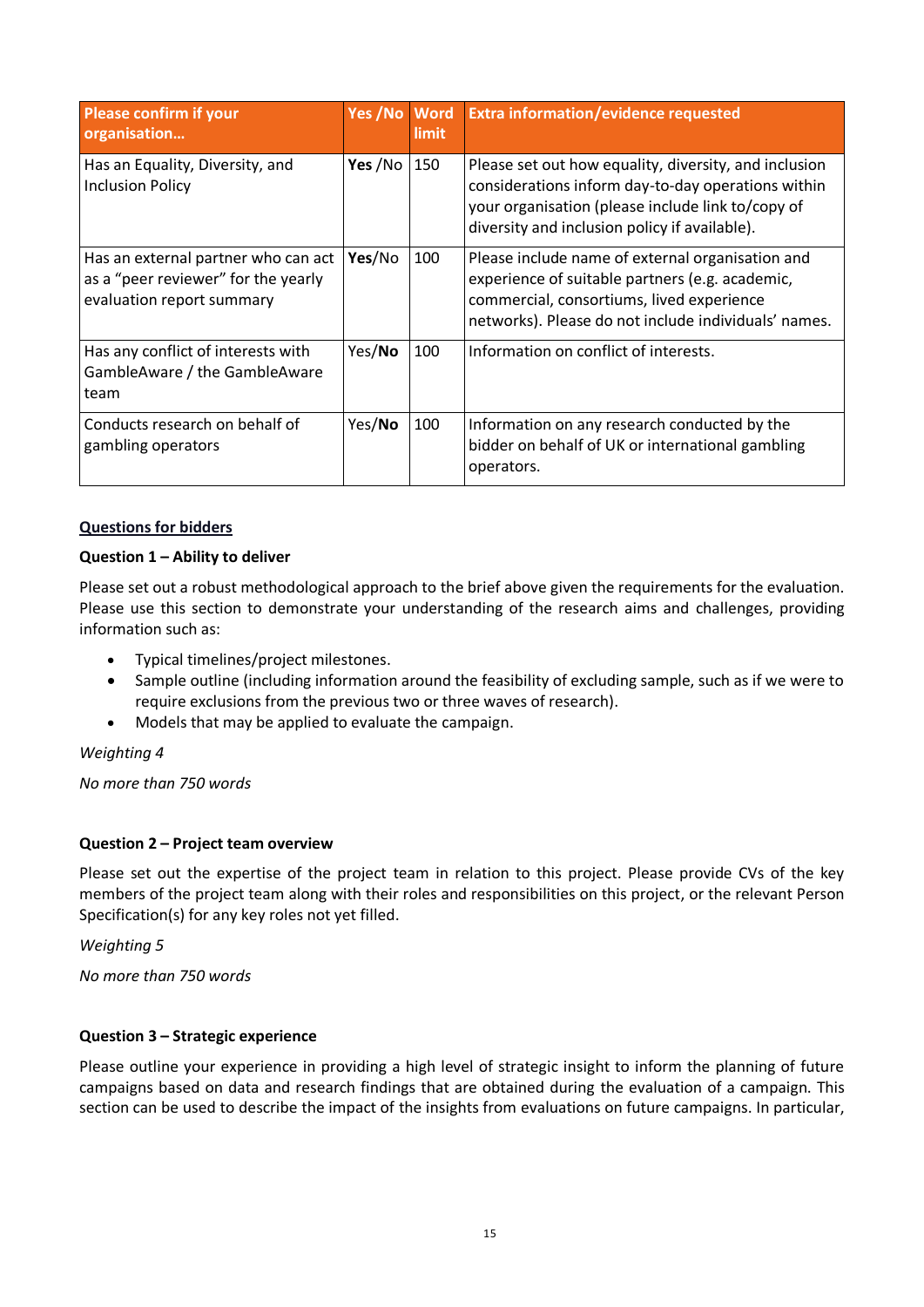we would be interested in hearing about experience of evaluation public health/information campaigns in the third sector/charity sector.

*Weighting 4*

*No more than 750 words*

#### **Question 4 – Innovation**

Please set out your suggestions and/or case studies of any innovative methods, analyses, deliverables and/or third-party data sources that GambleAware could use to evaluate the impact of their campaigns on top of campaign monitoring. This section can also be used to mention how value could be added to the project within the "holistic campaign evaluation supplement" of which the current value is £30,000 per year. You can also use this section to outline how you would ensure that addressing inequalities can be put heart of these campaign evaluations, with a specific focus on extending the monitoring to key vulnerable and disadvantaged groups.

*Weighting 4*

*No more than 750 words*

#### **Question 5 – Overall cost model**

#### *Weighting 5*

Bidders are expected to note that the programme is to be delivered over a two-year period and cost up to £286,000 excluding VAT (£343,200 including VAT). The full breakdown can be found below:

| What is it for?                             | When is the cost incurred? |                 |  |
|---------------------------------------------|----------------------------|-----------------|--|
|                                             | Year 1: 2022/23            | Year 2: 2023/24 |  |
| Men's Prevention campaign monitoring        | C. £50,000                 | C. £50,000      |  |
| research dips (excluding VAT)               | (2 waves)                  | (2 waves)       |  |
| Women's Prevention campaign                 | $C.$ £50,000               | C. £50,000      |  |
| monitoring research dips<br>(excluding VAT) | (2 waves)                  | (2 waves)       |  |
| Holistic campaign evaluation<br>supplement  | C. £30,000                 | C. E30,000      |  |
| Contingency budget (10% of total)           | C. E13,000                 | C. E13,000      |  |
| <b>Total per year (excluding VAT)</b>       | Up to £143,000             | Up to £143,000  |  |
|                                             | (4 waves)                  | (4 waves)       |  |
| <b>Total per year (including VAT)</b>       | Up to £171,600             | Up to £171,600  |  |
|                                             | (4 waves)                  | (4 waves)       |  |

Please outline the budget you would require for each of the activities mentioned below. The first two elements cover the basic campaign monitoring, whilst the rest are potential extra requests which would be taken from the "holistic campaign supplement" portion of the budget. It is recognised that although monitoring estimates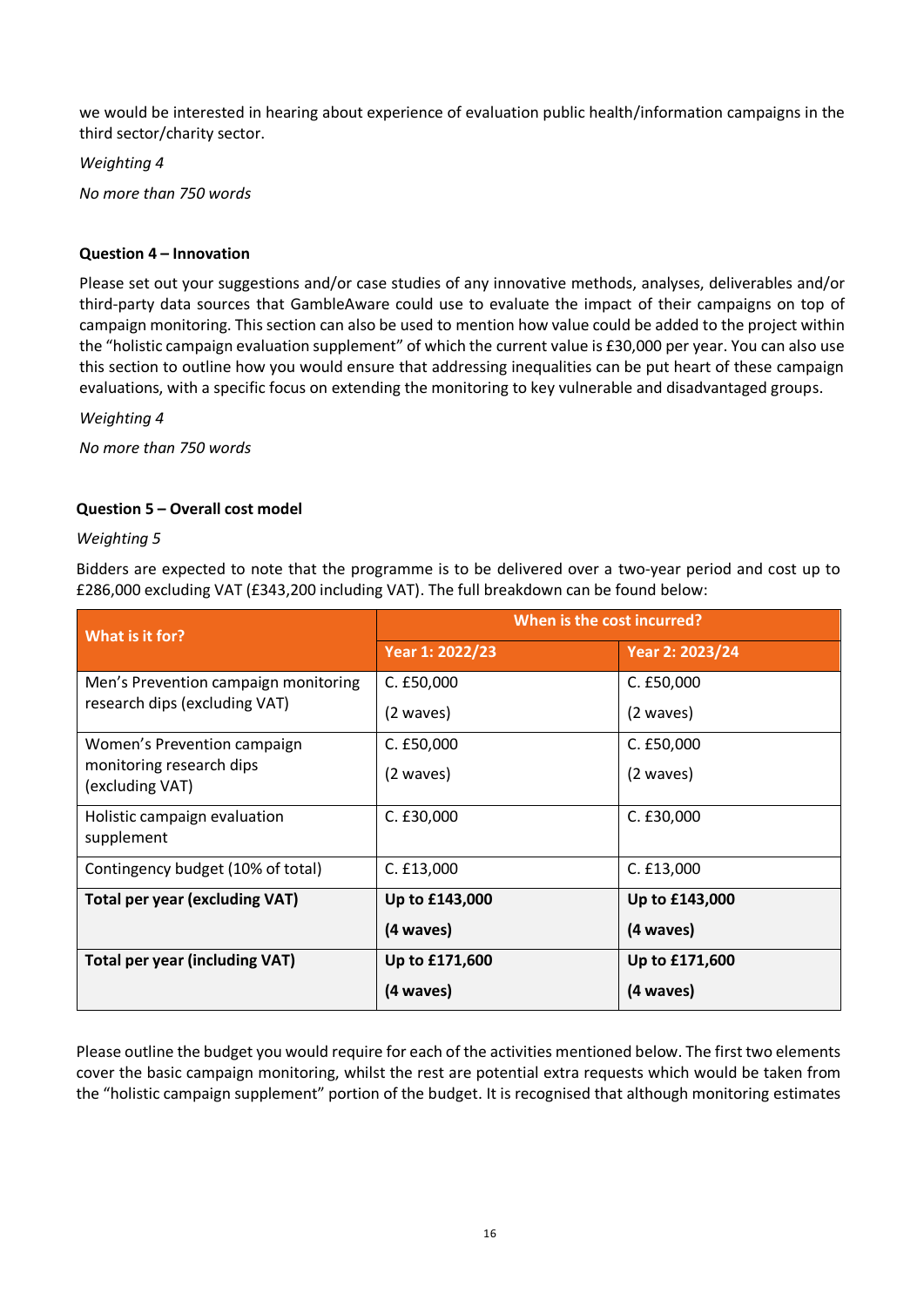should be as accurate as possible, there is an understanding that estimates for the other elements may be less accurate due to a lack of information/scope.

In terms of a more detailed budget breakdown, upon agreement of terms the successful bidder will be required to produce a budget breakdown in GambleAware's Budget and Reporting Template spreadsheet. This will be discussed during the kick-off meeting and completed within one month thereafter.

| One wave of monitoring for the Men's Prevention campaign (including<br>reporting requirements outlined in points 1-4 in the outputs section).                                                                                                                                           | £                  |
|-----------------------------------------------------------------------------------------------------------------------------------------------------------------------------------------------------------------------------------------------------------------------------------------|--------------------|
| One wave of monitoring for the Women's Prevention campaign (including<br>reporting requirements outlined in points 1-4 in the outputs section).                                                                                                                                         | £                  |
| An Excel KPI document updated after each wave with the latest data<br>across data sources.                                                                                                                                                                                              | £                  |
| Hosting/leading a holistic campaign evaluation session with involvement<br>from all agencies working on the campaign.                                                                                                                                                                   | $\mathbf f$        |
| Hosting/leading a "next steps" session with involvement from all agencies<br>working on the campaign.                                                                                                                                                                                   | £                  |
| Authoring/leading a yearly peer-reviewed report for publishing that<br>combines data and insights from GambleAware's brand monitoring<br>research, NGTS campaign monitoring, and the Safer Gambling campaign<br>evaluation.                                                             | f                  |
| Authoring/leading a peer-reviewed report every two years for publishing<br>that "rolls" the data from numerous waves of the Safer Gambling<br>campaign evaluations among certain groups (e.g. those from specific<br>ethnic minority backgrounds).                                      | £                  |
| Authoring/leading a peer-reviewed synthesis report for publishing that<br>combines all the research GambleAware has conducted on the Women's<br>campaign to date into one document (such as the "Synthesis Report: The<br>use of research in the Bet Regret campaign" by Ipsos MORI).   | $\pmb{\mathsf{f}}$ |
| Hosting a webinar (with an accompanying infographic) with a bespoke<br>presentation that demonstrates the impact of GambleAware's Safer<br>Gambling campaign to wider stakeholders (e.g. gambling operators,<br>public health bodies, MPs, other charities, lived experience networks). | £                  |
| <b>Total costs (incl. VAT)</b>                                                                                                                                                                                                                                                          | £                  |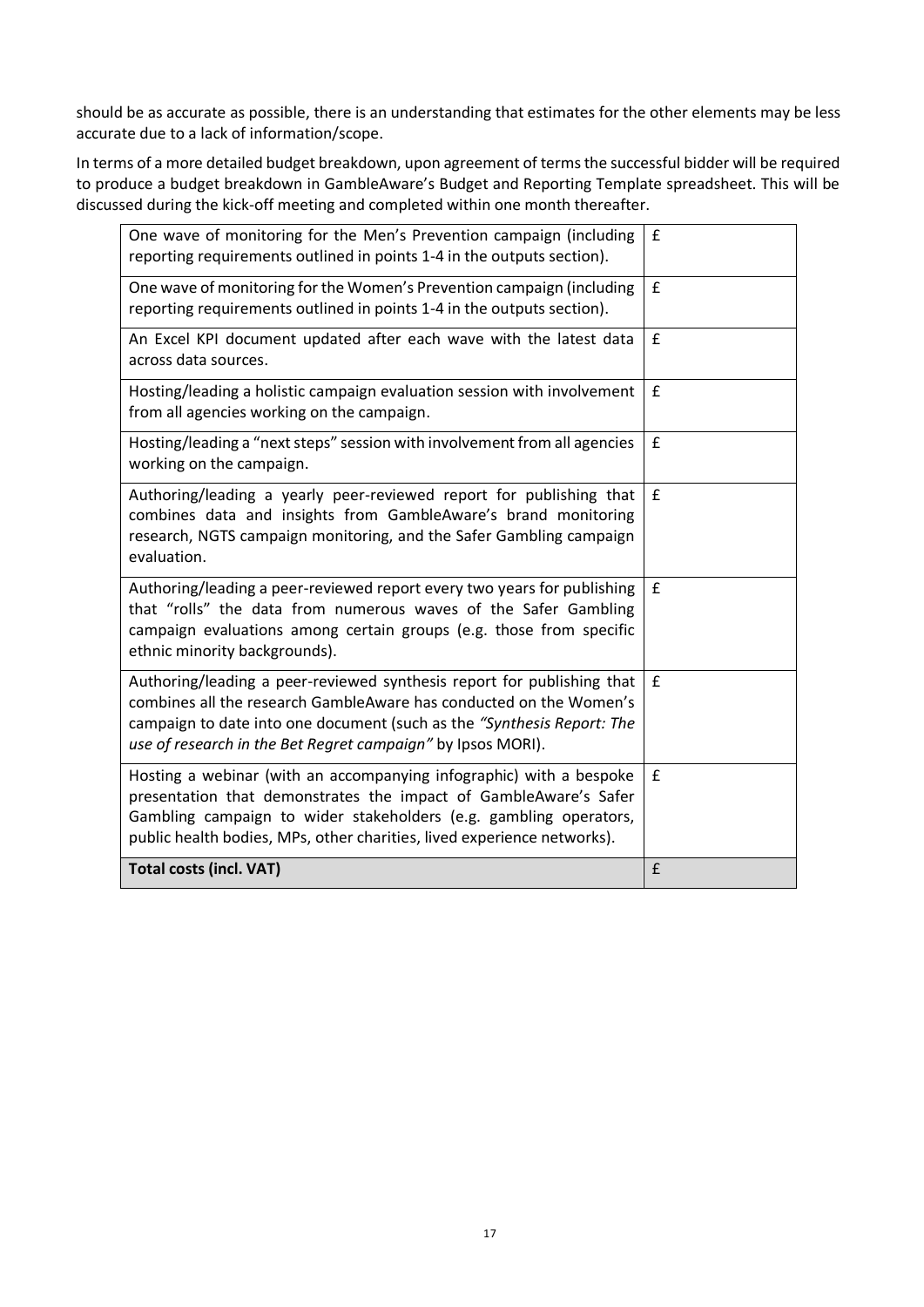#### <span id="page-17-0"></span>**4. Terms and conditions**

#### **Agreed terms**

#### <span id="page-17-1"></span>**1. Interpretation**

The following definitions and rules of interpretation apply in this Agreement.

1.1 Definitions

| "Agreement"                           | means the agreement between GambleAware and the<br>Supplier for the supply of the Services in accordance with the<br>Project Key Terms, these Conditions and the Schedule.                                                                                                                                                                                                                                                                                                                                                                                                                                                        |
|---------------------------------------|-----------------------------------------------------------------------------------------------------------------------------------------------------------------------------------------------------------------------------------------------------------------------------------------------------------------------------------------------------------------------------------------------------------------------------------------------------------------------------------------------------------------------------------------------------------------------------------------------------------------------------------|
| "Applicable Laws"                     | means all applicable laws, statutes, and regulations from time<br>to time in force in the territories where the Services and/or<br>Deliverables are being provided or received.                                                                                                                                                                                                                                                                                                                                                                                                                                                   |
| "Background<br>Intellectual Property" | means any Intellectual Property Rights owned or developed<br>by, or on behalf of, a party other than those created or<br>arising or obtained or developed in the course of or in<br>connection with the Services.                                                                                                                                                                                                                                                                                                                                                                                                                 |
| "Business Day"                        | means a day, other than a Saturday, Sunday or public holiday<br>in England, when banks in London are open for business.                                                                                                                                                                                                                                                                                                                                                                                                                                                                                                           |
| "Change Order"                        | has the meaning given in clause 0.                                                                                                                                                                                                                                                                                                                                                                                                                                                                                                                                                                                                |
| "Conditions"                          | means these terms and conditions as set out in clause 1<br>(Interpretation) to clause 0 (Governing law and jurisdiction)<br>(inclusive).                                                                                                                                                                                                                                                                                                                                                                                                                                                                                          |
| "Confidential<br>Information"         | has the meaning given in clause 0.                                                                                                                                                                                                                                                                                                                                                                                                                                                                                                                                                                                                |
| "Data Protection<br>Legislation"      | means all applicable data protection and privacy legislation in<br>force from time to time in the UK including the General Data<br>Protection Regulation ((EU) 2016/679) and the Data<br>Protection Act 2018.                                                                                                                                                                                                                                                                                                                                                                                                                     |
|                                       | "appropriate technical measures", "controller", "data<br>subject", "personal data", "personal data breach", and<br>"processing" means as defined in the Data Protection<br>Legislation.                                                                                                                                                                                                                                                                                                                                                                                                                                           |
| "EDI Laws"                            |                                                                                                                                                                                                                                                                                                                                                                                                                                                                                                                                                                                                                                   |
|                                       | means the Equality Act 2010, any statutory code issued under<br>it (and any supplements to it) and associated guidance<br>published by the Equality and Human Rights Commission and<br>all other applicable UK legislation (including, but not limited<br>to, the Human Rights Act 1998), statutory instruments and<br>regulations in relation to equality, diversity and<br>inclusion (whether in relation to race, sex, gender<br>reassignment, age, disability, sexual orientation, religion or<br>belief, pregnancy, maternity or otherwise) and any similar or<br>equivalent legislation in any other relevant jurisdiction. |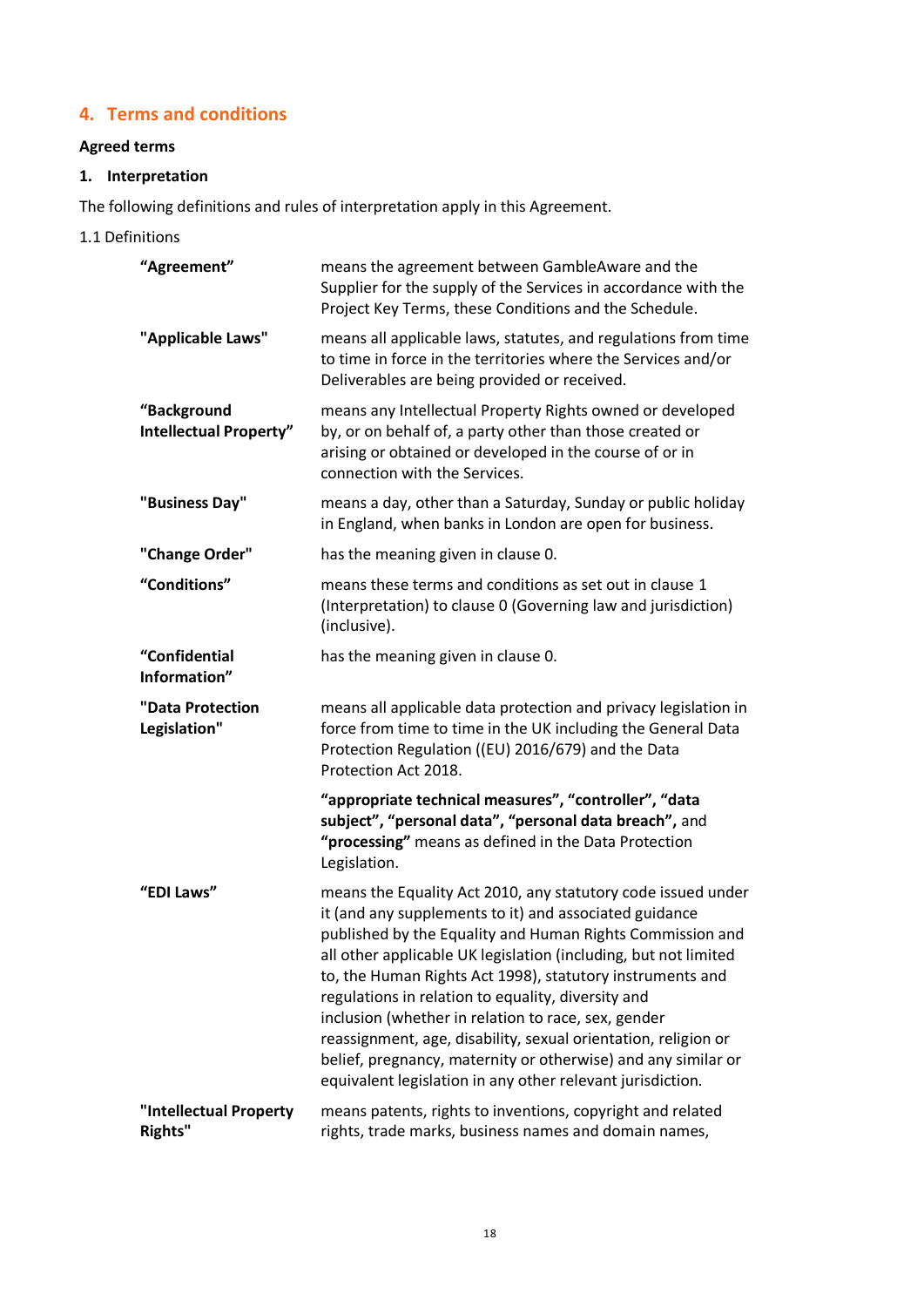|                      | rights in get-up, goodwill and the right to sue for passing off,<br>rights in designs, database rights, rights to use, and protect<br>the confidentiality of, Confidential Information (including<br>know-how) and all other intellectual property rights, in each<br>case whether registered or unregistered and including all<br>applications and rights to apply for and be granted, renewals<br>or extensions of, and rights to claim priority from, such rights<br>and all similar or equivalent rights or forms of protection<br>which subsist or will subsist now or in the future in any part<br>of the world. |
|----------------------|------------------------------------------------------------------------------------------------------------------------------------------------------------------------------------------------------------------------------------------------------------------------------------------------------------------------------------------------------------------------------------------------------------------------------------------------------------------------------------------------------------------------------------------------------------------------------------------------------------------------|
| "Key Personnel"      | means the individuals identified as key personnel in the<br>Project Key Terms and/or Statement of Work or any<br>replacement individuals appointed by the Supplier pursuant<br>to clause 0 (Change in Key Personnel).                                                                                                                                                                                                                                                                                                                                                                                                  |
| "Mandatory Policies" | means GambleAware's business policies, amended by<br>notification to the Supplier from time to time.                                                                                                                                                                                                                                                                                                                                                                                                                                                                                                                   |
| "Project Key Terms"  | means the Part 1 Project Key Terms appended to these<br>Conditions.                                                                                                                                                                                                                                                                                                                                                                                                                                                                                                                                                    |
| "Statement of Work"  | has the meaning given in clause 0.                                                                                                                                                                                                                                                                                                                                                                                                                                                                                                                                                                                     |
| "VAT"                | value added tax chargeable under English law for the time<br>being and any similar additional tax.                                                                                                                                                                                                                                                                                                                                                                                                                                                                                                                     |

1.2 Clause, Schedules and paragraph headings shall not affect the interpretation of this Agreement.

1.3 A **person** includes a natural person, corporate or unincorporated body (whether or not having separate legal personality).

1.4 The Schedule forms part of the Conditions and shall have effect as if set out in full in the body of the Conditions. Any reference to the Conditions includes the Schedule.

1.5 A reference to a **company** shall include any company, corporation or other body corporate, wherever and however incorporated or established.

1.6 Unless the context otherwise requires, words in the singular shall include the plural and in the plural shall include the singular.

1.7 This Agreement shall be binding on, and enure to the benefit of, the parties to this Agreement and their respective personal representatives, successors and permitted assigns, and references to any party shall include that party's personal representatives, successors and permitted assigns.

1.8 A reference to a statute or statutory provision is a reference to it as amended, extended or re-enacted from time to time.

1.9 A reference to a statute or statutory provision shall include all subordinate legislation made from time to time under that statute or statutory provision.

1.10 A reference to **writing** or **written** includes email but not fax.

1.11 Any obligation on a party not to do something includes an obligation not to allow that thing to be done.

1.12 A reference to **this Agreement** or to any other agreement or document referred to in this Agreement is a reference of this Agreement or such other agreement or document as varied or novated (in each case, other than in breach of the provisions of this Agreement) from time to time.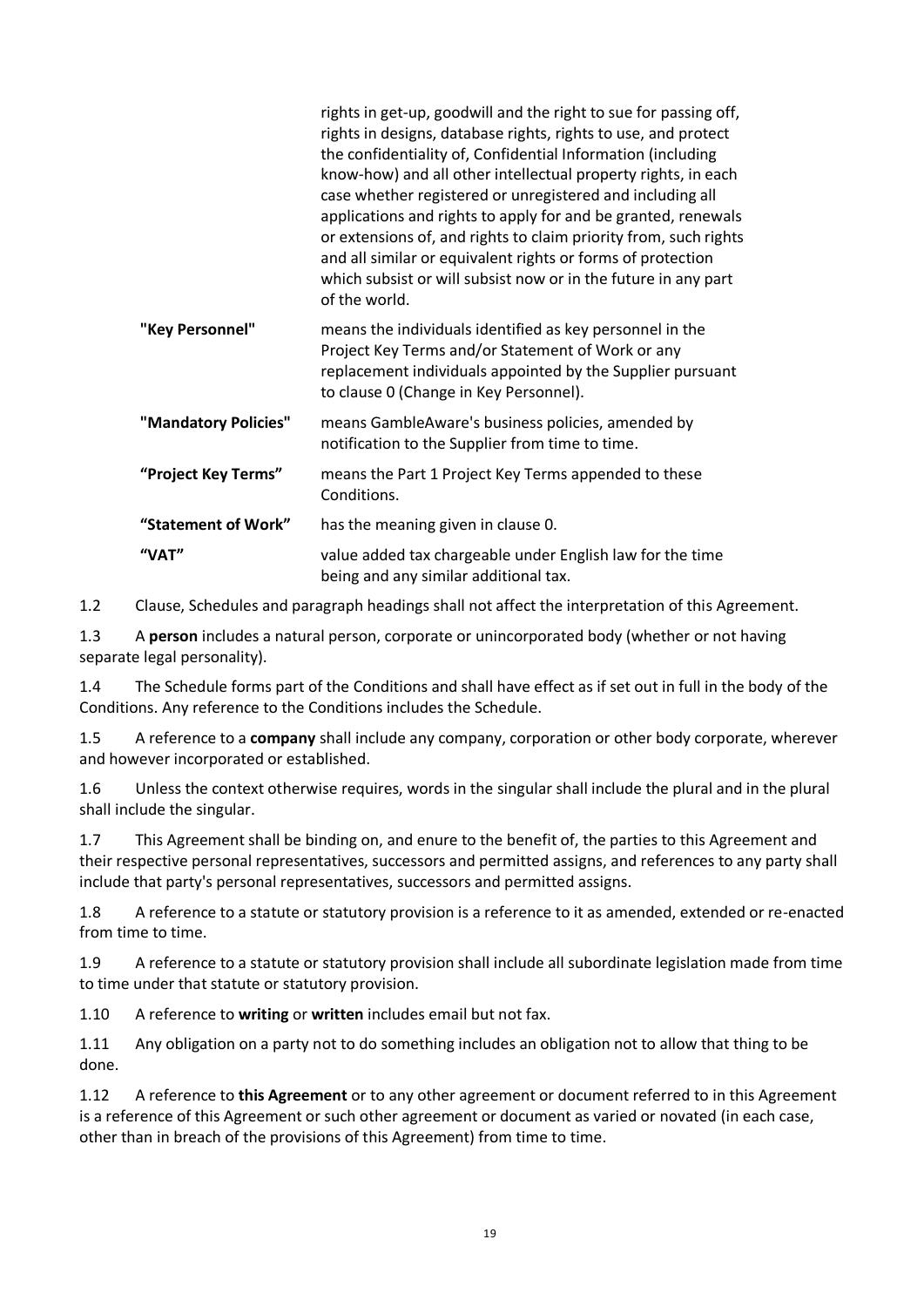1.13 References to clauses and Schedule are to the clauses and Schedule of this Agreement and references to paragraphs are to paragraphs of the Schedule.

1.14 Any words following the terms **including, include, in particular, for example** or any similar expression shall be construed as illustrative and shall not limit the sense of the words, description, definition, phrase or term preceding those terms.

#### **2. Supplier's responsibilities**

2.1 The Supplier shall:

<span id="page-19-0"></span>2.1.1 provide the Services and the Deliverables from the Commencement Date in accordance with the Project Key Terms, these Conditions and/or any applicable Statement of Work;

2.1.2 perform the Services and deliver the Deliverables with an appropriate level of care, skill and diligence in accordance with best practice in the Supplier's industry, profession or trade;

2.1.3 ensure that any Deliverables, and all goods, materials, standards and techniques used in providing the Services are of the best quality and are free from defects in workmanship, installation and design;

2.1.4 ensure that the Services and any Deliverables specified by GambleAware conform in all material respects with the Project Key Terms, these Conditions and/or any applicable Statement of Work and that such Deliverables are fit for any purpose expressly made known to the Supplier by GambleAware;

2.1.5 co-operate with GambleAware in all matters relating to the Services, and comply with GambleAware's instructions and the Mandatory Policies;

2.1.6 if applicable, before the date on which the Services are to start, obtain and at all times, maintain during the Term, all necessary licences and consents and comply with all Applicable Laws in relation to the Services;

2.1.7 comply with the EDI Laws and all applicable principles of transparency, non-discrimination and equal treatment in connection with the procurement of any elements of the Project and shall promptly provide to GambleAware any information which GambleAware may reasonably request in order to satisfy itself that the Supplier has done so;

2.1.8 not subcontract its obligations under this Agreement without the prior written consent of GambleAware; and

2.1.9 observe all health and safety rules and regulations and any other reasonable security requirements that apply at any of GambleAware's premises from time to time and that have been communicated to it under claus[e 0](#page-20-2) (GambleAware notification of health and safety requirements).

#### **3. GambleAware's obligations**

3.1 GambleAware shall:

3.1.1 co-operate with the Supplier in all matters relating to the Services;

3.1.2 if applicable, provide access to the GambleAware's premises and data and other facilities as may reasonably be requested by the Supplier and agreed in writing with GambleAware in advance, for the purposes of the Services;

3.1.3 provide such information, assistance and materials as the Supplier may reasonably request and is reasonably necessary for the purpose of providing the Services, including as required under the Project Key Terms, these Conditions and/or any applicable Statement of Work; and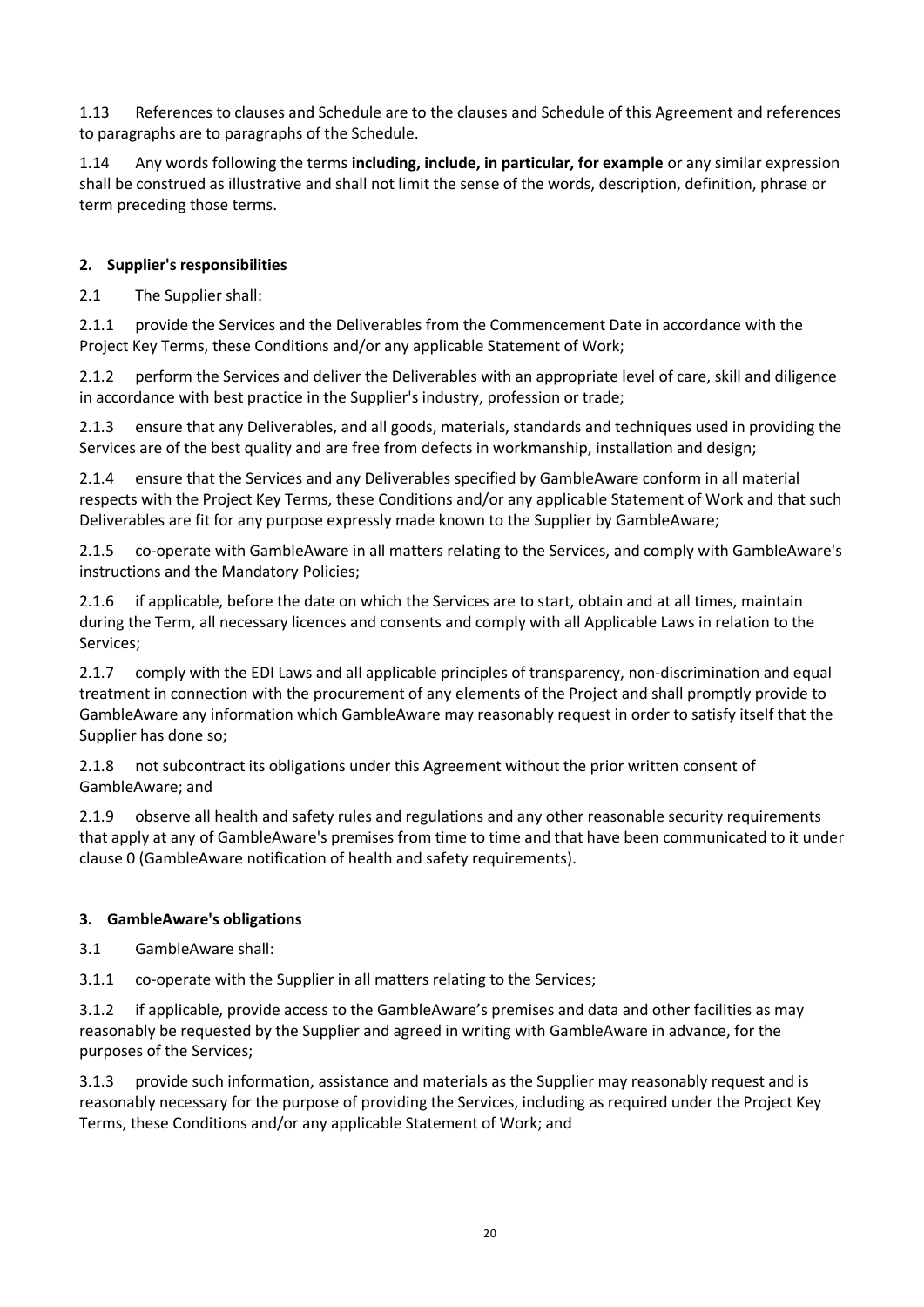<span id="page-20-2"></span>3.1.4 inform the Supplier of all health and safety and security requirements that apply at GambleAware's premises which the Supplier will require access to.

#### <span id="page-20-3"></span>**4. Statement of Work**

<span id="page-20-1"></span>4.1 GambleAware may procure any further Services and/or Deliverables by agreeing a Statement of Work with the Supplier pursuant to this clause [4.](#page-20-3)

4.2 Any agreed Statement of Work shall follow the template set out in set out in schedule 1 of the agreement and any other specific terms agreed by the parties and/or required under this Agreement to be applicable to such Services and/or Deliverables to be provided by the Supplier under that Statement of Work.

4.3 The Supplier and GambleAware shall each retain a signed copy of each Statement of Work. Each Statement of Work shall be effective only after being signed by authorised representatives of the Supplier and GambleAware.

4.4 Where a Statement of Work contains a term regarding a process or the performance or scope of the Services which conflicts or is inconsistent with a term of this Agreement, the term of the Statement of Work shall prevail over the inconsistent or conflicting term of this Agreement and for all other conflicts or inconsistencies, this Agreement shall prevail over the Statement of Work.

4.5 Amendment to the Agreement in a Statement of Work shall only amend this Agreement in relation to that Statement of Work and shall not amend the terms of the Agreement overall unless expressly agreed in accordance with clause [18](#page-26-0) (Variation and Waiver).

4.6 Each Statement of Work shall be part of this Agreement and shall not form a separate contract to it.

#### <span id="page-20-4"></span>**5. Change control**

<span id="page-20-0"></span>5.1 Either party may propose changes to the scope or execution of the Services, but no proposed changes shall come into effect until a relevant Change Order has been signed by both parties (or their authorised representatives). A **Change Order** shall be a document setting out the proposed changes and the effect those changes will have on: (i) the Services; (ii) the Charges; (iii) the timetable for the Services; and (iv) any terms of this Agreement.

5.2 If either party wishes to make a change to the Services the Supplier shall, within a reasonable time period, provide a draft Change Order to GambleAware.

#### **6. Charges and payment**

6.1 In consideration of the provision of the Services by the Supplier, GambleAware shall pay the Charges.

6.2 The Supplier shall submit invoices for the Charges at the intervals specified in Part 2 of the Project Key Terms and/or any applicable Statement of Work. If no intervals are so specified the Supplier shall invoice GambleAware at the end of each month for Services performed during that month.

6.3 GambleAware shall pay each invoice submitted to it by the Supplier within 30 days of the date of such invoice to a bank account nominated in writing by the Supplier.

6.4 All sums payable under this Agreement are exclusive of VAT and GambleAware shall in addition pay an amount equal to any VAT chargeable on those sums on delivery of a proper VAT invoice.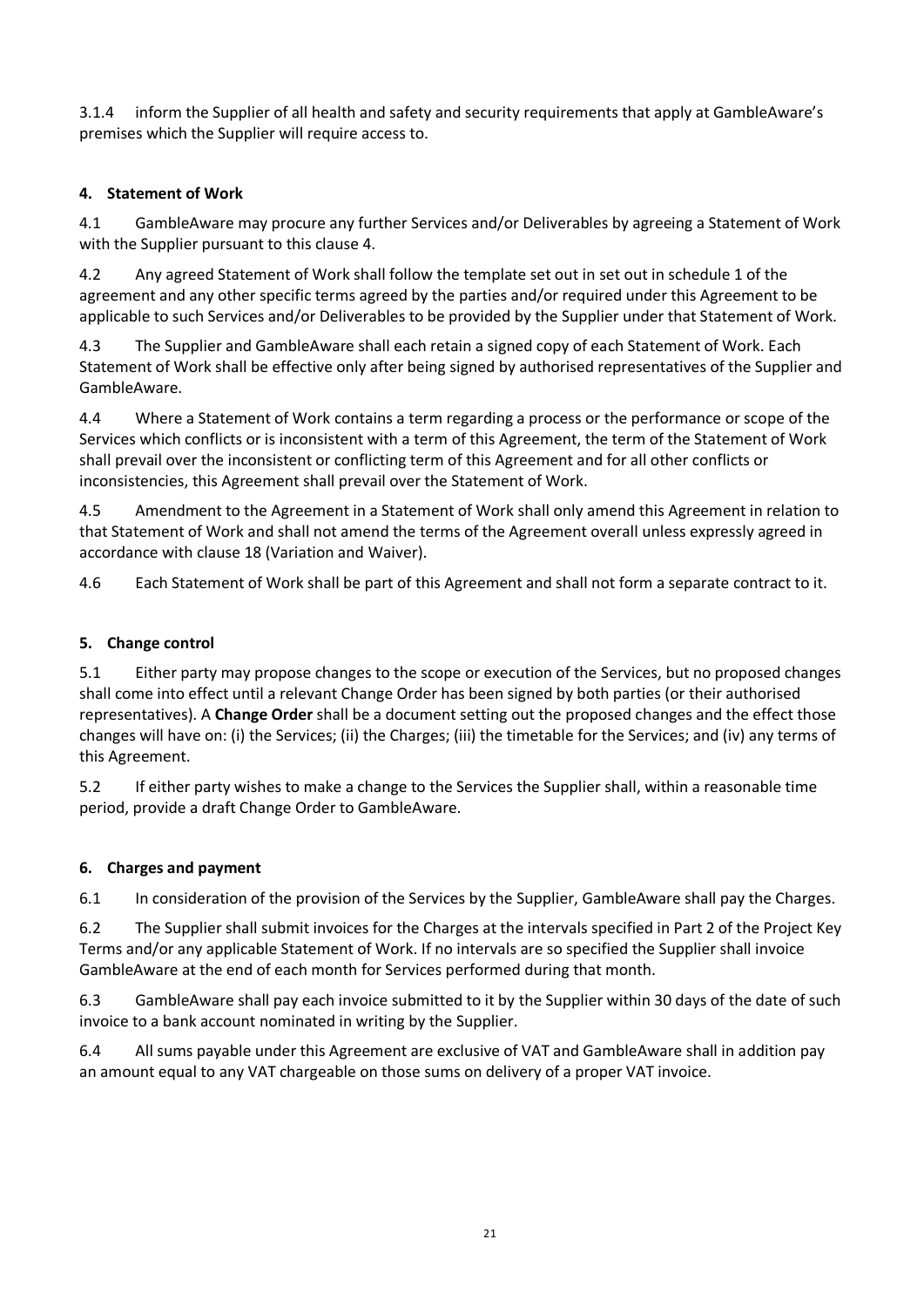6.5 GambleAware may at any time without notice to the Supplier, set off any liability of GambleAware to the Supplier against any liability of the Supplier to GambleAware, whether either liability is present or future, liquidated or unliquidated.

6.6 Unless otherwise agreed in writing, the Charges shall be the only payment due to the Supplier. The Supplier shall only charge GambleAware for any additional fees, including third party fees and expenses, with the prior written consent of GambleAware.

6.7 If GambleAware fails to make a payment due to the Supplier under this Agreement by the due date, then, unless there is a genuine dispute between the parties which that payment relates to, without limiting the Supplier's remedies under clause [0](#page-25-0) (Termination), GambleAware shall pay interest on the overdue sum from the due date until payment at the rate of 2% per annum above the UK base rate of the nominated bankers of the Supplier. Such interest shall accrue on a daily basis from the due date until actual payment of the overdue amount, whether before or after judgment.

#### **7. Key Personnel**

7.1 Regarding any Key Personnel identified in the Project Key Terms and/or any Statement of Work, the Supplier shall:

7.1.1 use the Key Personnel in the provision of the Services;

7.1.2 ensure that the Key Personnel are appropriately skilled and experienced to carry out their obligations under this agreement;

7.1.3 ensure that the Key Personnel perform their obligations with due care and diligence, in a professional and ethical manner and in accordance with guidelines agreed from time to time between the parties;

7.1.4 if applicable, ensure that the Key Personnel remain independent from the gaming industry and gaming industry operators whilst undertaking the Project and will inform GambleAware, without delay if it believes that its independence has been or is likely to be compromised in any manner whatsoever, at any stage of the Project;

7.1.5 promptly inform GambleAware of the absence (or the anticipated absence) of any of the Key Personnel, and if so required by GambleAware, provide a suitably qualified replacement for such individual; and

<span id="page-21-0"></span>7.1.6 not remove or replace any Key Personnel unless:

(A) requested to by GambleAware;

(B) the person concerned resigns, retires or dies or is on maternity or long-term sick leave;

(C) the person's employment or contractual arrangement with the Supplier is terminated for material breach of contract by the Supplier; or

(D) the Supplier obtains prior written consent from GambleAware.

7.2 If any individual appointed as Key Personnel are to be removed or replaced, the Supplier shall consult with GambleAware regarding the identity of a suitable replacement.

#### **8. Project Management**

8.1 Each party shall appoint a designated representative, who shall be the internal project managers (each a **Project Manager**).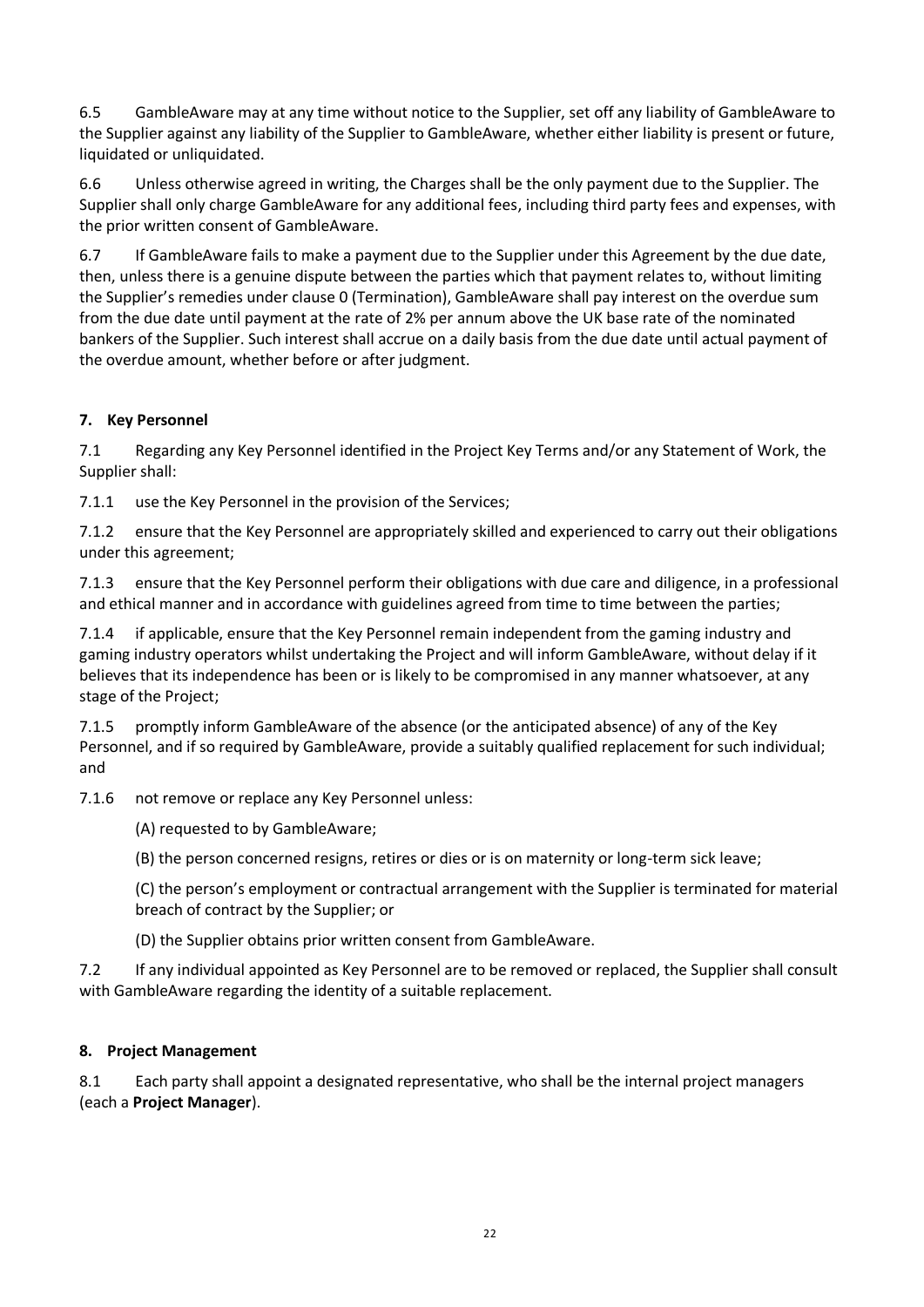8.2 The Supplier Project Manager shall have the responsibility for the overall progress of the Services and to whom all questions from GambleAware regarding the Agreement and/or any Statement of Work can be referred.

8.3 The Supplier agrees that the Supplier Project Manager shall attend meetings scheduled by the GambleAware Project Manager at reasonable intervals to advise on all matters relating to the Services. Such meetings shall be on-site, off-site or via conference call, as appropriate.

8.4 The Supplier shall to the extent possible, give GambleAware reasonable written notice of any proposed holiday or leave of absence to be taken by the Supplier Project Manager.

8.5 The Supplier agrees that the Supplier Project Manager shall not be replaced during the Term without notice to GambleAware, unless:

8.5.1 the appointed individual resigns from employment;

8.5.2 the contract of employment of the appointed individual is terminated; or

8.5.3 a written request to the Supplier is submitted by GambleAware to replace the appointed individual because they are performing unsatisfactorily or for any other reason.

8.6 If the individual appointed as the Supplier Project Manager is replaced, the Supplier shall consult with GambleAware regarding the identity of a suitable replacement.

#### <span id="page-22-0"></span>**9. Intellectual Property Rights**

9.1 Nothing in this Agreement shall affect the ownership of Intellectual Property Rights existing prior to the date of the commencement of the Services.

9.2 The Supplier hereby grants to GambleAware a perpetual, irrevocable, royalty-free, non-exclusive, non-transferable, sub-licensable licence to use all Background Intellectual Property belonging to the Supplier (if any) which exists prior to the date of commencement of the Services where this is relevant to, and to the extent necessary to, make use of the Intellectual Property Rights in relation to the Services and the Deliverables.

9.3 In using GambleAware's name and logo, the Supplier shall comply with all reasonable branding guidelines issued by GambleAware from time to time.

9.4 Subject to prior written consent (not to be unreasonably withheld), GambleAware shall grant to the Supplier a non-exclusive, non-assignable, royalty-free licence to use any Background Intellectual Property owned (or licensed) by GambleAware which is reasonably required for the performance of the Services. This licence shall expire automatically upon termination or expiry of this Agreement.

9.5 The Supplier hereby assigns by way of present assignment of future rights to GambleAware, with full title guarantee and free from all third-party rights, all Intellectual Property Rights in the Deliverables created by the Supplier.

9.6 The Supplier shall obtain waivers of all moral rights in the Deliverables created by the Supplier to which any individual is now or may be at any future time entitled under Chapter IV of Part I of the Copyright Designs and Patents Act 1988 or similar provisions of law in any jurisdiction.

9.7 At its own expense the Supplier shall use all reasonable endeavours to procure that any necessary third party shall promptly execute and deliver documents and perform such acts as may reasonably be required for the purpose of giving full effect to this Agreement. You will obtain our prior written consent before you incorporate any third-party Intellectual Property Rights in the Services. Any such consent will be subject to you procuring for us from such third party such usage rights as are reasonably required for the Services. Any third-party licence shall be subject to GambleAware's prior written consent.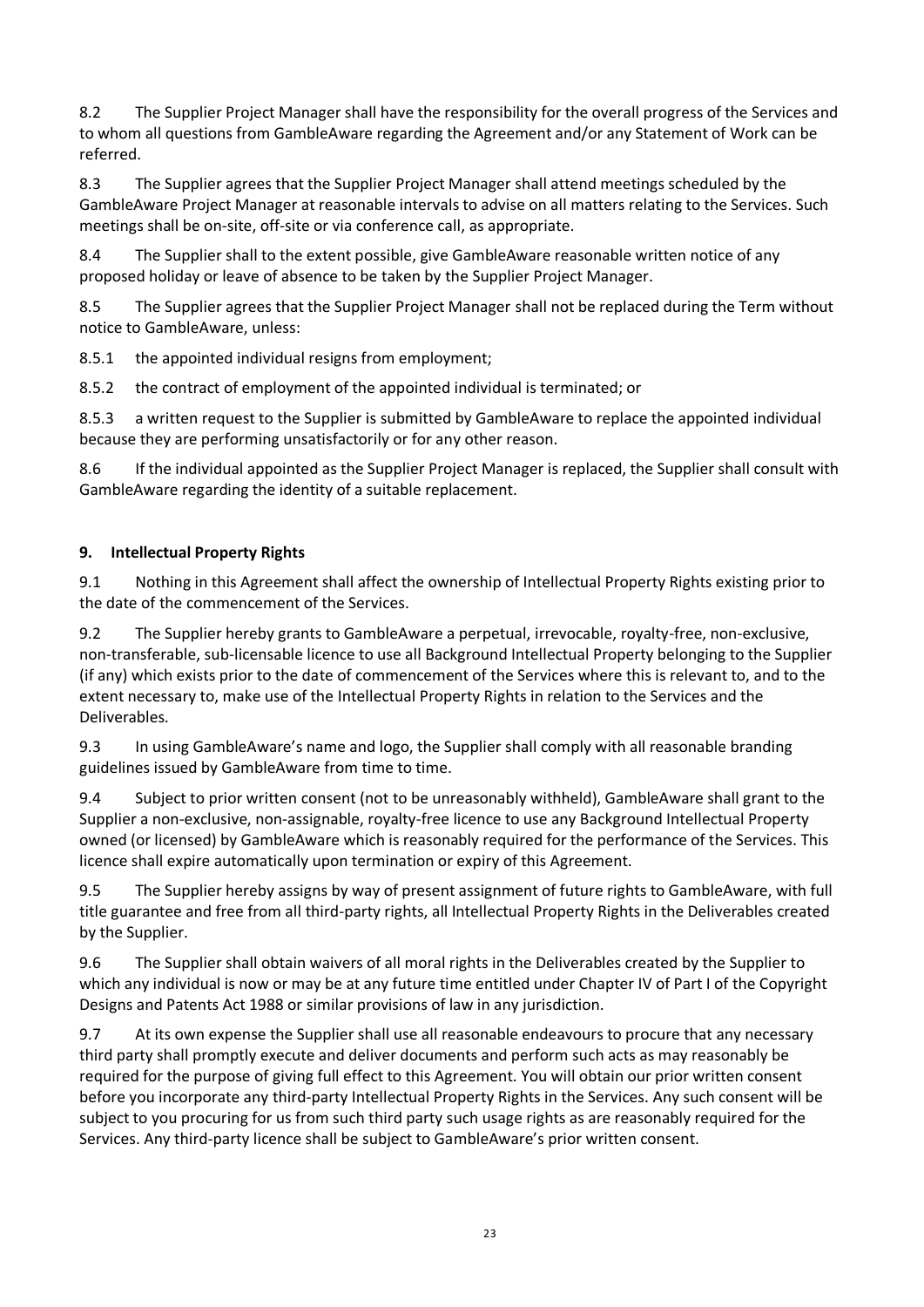9.8 The Supplier warrants that the receipt and use of the Services and/or Deliverables by GambleAware shall not infringe the rights, including any Intellectual Property Rights, of any third party.

<span id="page-23-2"></span>9.9 The Supplier shall on demand indemnify GambleAware against all liabilities, costs, expenses, damages and losses and all other reasonable professional costs and expenses suffered or incurred by GambleAware arising out of or in connection with any claim brought against GambleAware for actual or alleged infringement of a third party's Intellectual Property Rights arising out of, or in connection with, the receipt, use or supply of the Services and/or Deliverables (excluding the GambleAware Background Intellectual Property).

#### **10. Insurance**

During the Term the Supplier shall maintain in force, with a reputable insurance company, appropriate insurance cover to cover the liabilities that may arise under or in connection with this Agreement and shall produce to GambleAware on request the insurance certificate giving details of cover and the receipt for the current year's premium in respect of the insurance.

#### **11. Compliance with laws and policies**

11.1 Each party shall comply with all Applicable Laws and shall not engage in any activity, practice or conduct in breach of any anti-bribery and/or anti-corruption laws including, but not limited to, the UK Bribery Act 2010.

<span id="page-23-0"></span>11.2 In performing its obligations under the Agreement, the Supplier shall:

11.2.1 at all times comply with all relevant legislation and all applicable codes of practice (including but not limited to any applicable gambling or gaming legislation or regulations) and other similar codes or recommendations, and shall notify GambleAware immediately of any significant departure from such legislation, codes or recommendations;

11.2.2 it shall comply with the requirements of the Health and Safety at Work etc. Act 1974 and any other acts, orders, regulations and codes of practice relating to health and safety, which may apply to employees and other persons working on the Project;

11.2.3 it has and shall keep in place adequate procedures for dealing with any conflicts of interest;

11.2.4 comply with all applicable anti-slavery and human trafficking laws, statutes, regulations from time to time in force including, but not limited to, the Modern Slavery Act 2015;

11.2.5 not engage in any activity, practice or conduct that would constitute an offence under sections 1, 2 or 4, of the Modern Slavery Act 2015 if such activity, practice or conduct were carried out in the UK;

11.2.6 if applicable, include in contracts with its direct subcontractors and suppliers provisions which are at least as onerous as those set out in this clause [0;](#page-23-0)

11.2.7 notify GambleAware as soon as it becomes aware of any actual or suspected slavery or human trafficking in a supply chain which has a connection with this Agreement; and

11.2.8 maintain a complete set of records to trace the supply chain of all Services provided to GambleAware in connection with this Agreement; and permit GambleAware and its third party representatives to inspect the Supplier's premises, records, and to meet the Supplier's personnel to audit the Supplier's compliance with its obligations under this clause [0.](#page-23-0)

<span id="page-23-1"></span>11.3 The Supplier represents and warrants that at the Commencement Date it not has been convicted of any offence involving slavery and human trafficking; nor has it been the subject of any investigation, inquiry or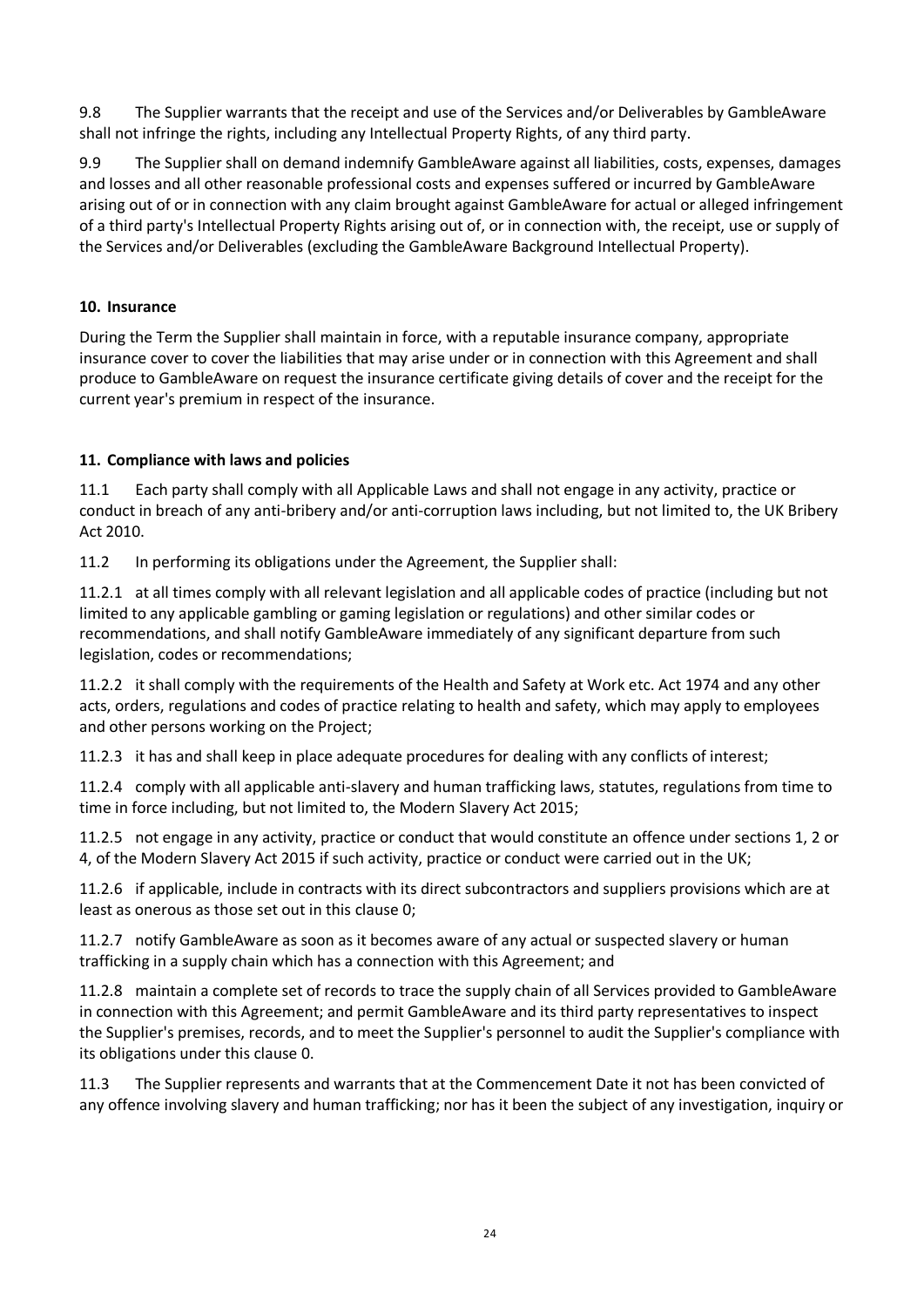enforcement proceedings regarding any offence or alleged offence of or in connection with slavery and human trafficking.

11.4 GambleAware may terminate this Agreement with immediate effect by giving written notice to the Supplier if the Supplier commits a breach of clause [0](#page-23-0) (Modern Slavery Act 2015 compliance) or claus[e 0](#page-23-1) (antislavery and anti-human trafficking warranty)

11.5 Each party shall cooperate and assist upon request by the other party with any and all dealing with any relevant regulatory authority and shall otherwise cooperate with any regulatory authority.

#### <span id="page-24-3"></span>**12. Data Protection**

12.1 Both parties will comply with all applicable requirements of the Data Protection Legislation. This clause 12 is in addition to, and does not relieve, remove or replace, a party's obligations or rights under Data Protection Legislation.

12.1 Both parties shall comply with its applicable obligations under Data Protection Legislation if processing personal data (as those terms are defined under Data Protection Legislation) in relation to the Services.

12.3 Unless specifically agreed in writing between the parties, neither party shall provide or disclose any personal data to the other party in connection with the Services. For the avoidance of doubt, each party shall use all reasonable efforts to anonymise any personal data collected in connection with the Services in line with guidance on anonymisation produced by the Information Commissioner's Office before providing such data to the other party.

#### <span id="page-24-2"></span>**13. Confidentiality**

<span id="page-24-0"></span>13.1 Each party undertakes that it shall not at any time disclose to any person any confidential information concerning the business, affairs, customer, clients or suppliers or the other party, except as permitted by claus[e 0.](#page-24-1)

<span id="page-24-1"></span>13.2 Each party may disclose the other party's Confidential Information:

13.2.1 to its employees, officers, representatives or advisers who need to know such information for the purposes of exercising the party's rights or carrying out its obligations under or in connection with this Agreement. Each party shall ensure that its employees, officers, representatives or advisers to whom it discloses the other party's Confidential Information comply with this clause [0;](#page-24-2) and

13.2.2 as may be required by law, a court of competent jurisdiction or any governmental or regulatory authority.

13.3 No party shall use any other party's Confidential Information for any purpose other than to exercise its rights and perform its obligations under or in connection with this Agreement.

13.4 The Supplier shall not make any media announcements regarding the Agreement, or otherwise publicise the Agreement, without the prior written authorisation of GambleAware.

13.5 The Supplier shall not publish any material referring to the Project or GambleAware without the prior written agreement of GambleAware. The Supplier shall acknowledge the support of GambleAware in any materials that refer to the Project and in any written or spoken public presentations about the Project. Such acknowledgements (where appropriate or as requested by GambleAware) shall include GambleAware's name and logo (or any future name or logo adopted by GambleAware) using the templates provided by GambleAware from time to time. GambleAware may acknowledge the Supplier's involvement in the Project as appropriate without prior notice.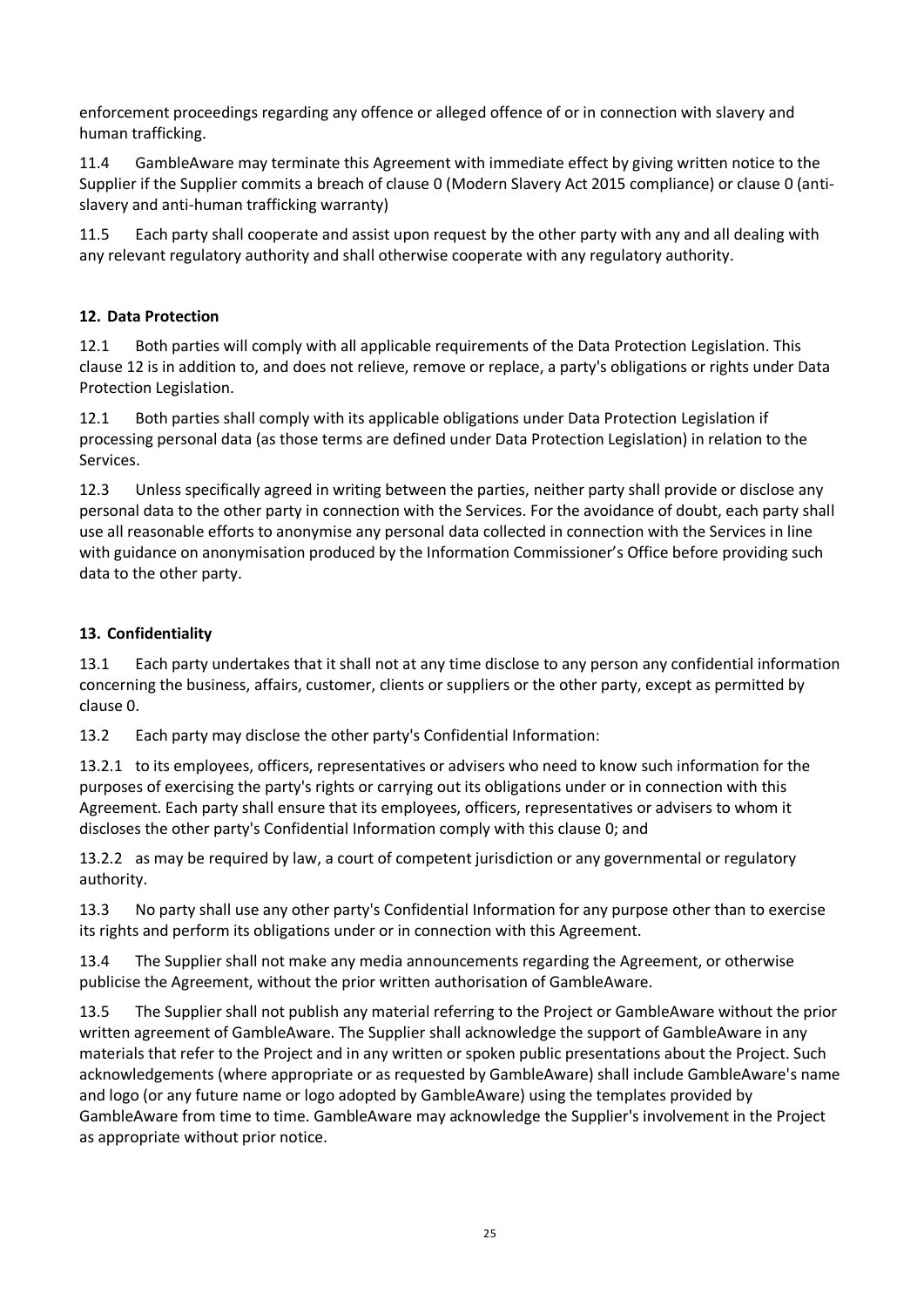#### <span id="page-25-4"></span>**14. Limitation of liability**

<span id="page-25-1"></span>14.1 Nothing in this Agreement shall limit or exclude either party's liability for: (i) death or personal injury caused by its negligence, or the negligence of its personnel, agents or subcontractors; (ii) fraud or fraudulent misrepresentation; (iii) any other liability which cannot be limited or excluded by any Applicable Laws; and (iv) any indemnities given under this Agreement.

#### 14.2 Subject to clause [0:](#page-25-1)

14.2.1 neither party to this Agreement shall have any liability to the other party, whether in contract, tort (including negligence), breach of statutory duty, or otherwise, for any: (i) loss of profit; (ii) loss of goodwill; (iii) loss of business; (iv) loss of business opportunity; (v) loss of anticipated saving; or (vi) special, indirect or consequential damage or loss arising under or in connection with this Agreement; and

<span id="page-25-2"></span>14.2.2 each party's total liability to the other party, whether in contract, tort (including negligence), breach of statutory duty, or otherwise, arising under or in connection with this Agreement shall be limited to twice (2x) the Charges paid and/or payable by GambleAware under this Agreement or [£10,000,] whichever is greater.

14.2.3 No amount awarded or agreed to be paid under the indemnity in claus[e 0](#page-23-2) (IPR indemnity); or clause 12 (Data protection indemnity) shall count towards the cap on the Supplier's liability under clause [0.](#page-25-2)

14.4 The rights of GambleAware under this Agreement are in addition to, and not exclusive of, any rights or remedies provided by the common law.

#### <span id="page-25-0"></span>**15. Termination**

15.1 GambleAware may terminate this Agreement on not less than thirty (30) days' written notice with no liability to make any further payment to the Supplier (other than in respect of any unpaid Charges in relation to the Deliverables delivered to GambleAware prior to notice of the termination and pursuant to clause [0,](#page-25-3) and Services rendered up until the date of termination).

15.2 Either party may terminate this Agreement with immediate effect by giving written notice to the other party if:

15.2.1 the other party commits a material breach of any term of this Agreement which breach is irremediable or (if such breach is remediable) fails to remedy that breach within a period of 20 days after being notified in writing to do so;

15.2.2 the other party takes any step or action in connection with its entering administration, provisional liquidation or any composition or arrangement with its creditors (other than in relation to a solvent restructuring), being wound up (whether voluntarily or by order of the court, unless for the purpose of a solvent restructuring), having a receiver appointed to any of its assets or ceasing to carry on business; and

15.2.3 the other party suspends or ceases, or threatens to suspend or cease, carrying on all or a substantial part of its business.

15.3 Following the service of notice to terminate, the Supplier shall, at GambleAware's election continue to supply those Services at the same standard as specified in clause [0](#page-19-0) until the termination of the Agreement.

15.4 On termination or expiry of the Agreement:

<span id="page-25-3"></span>15.4.1 the Supplier shall immediately deliver to GambleAware all Deliverables (whether or not then complete);

15.4.2 GambleAware shall promptly pay any outstanding invoices properly issued by the Supplier;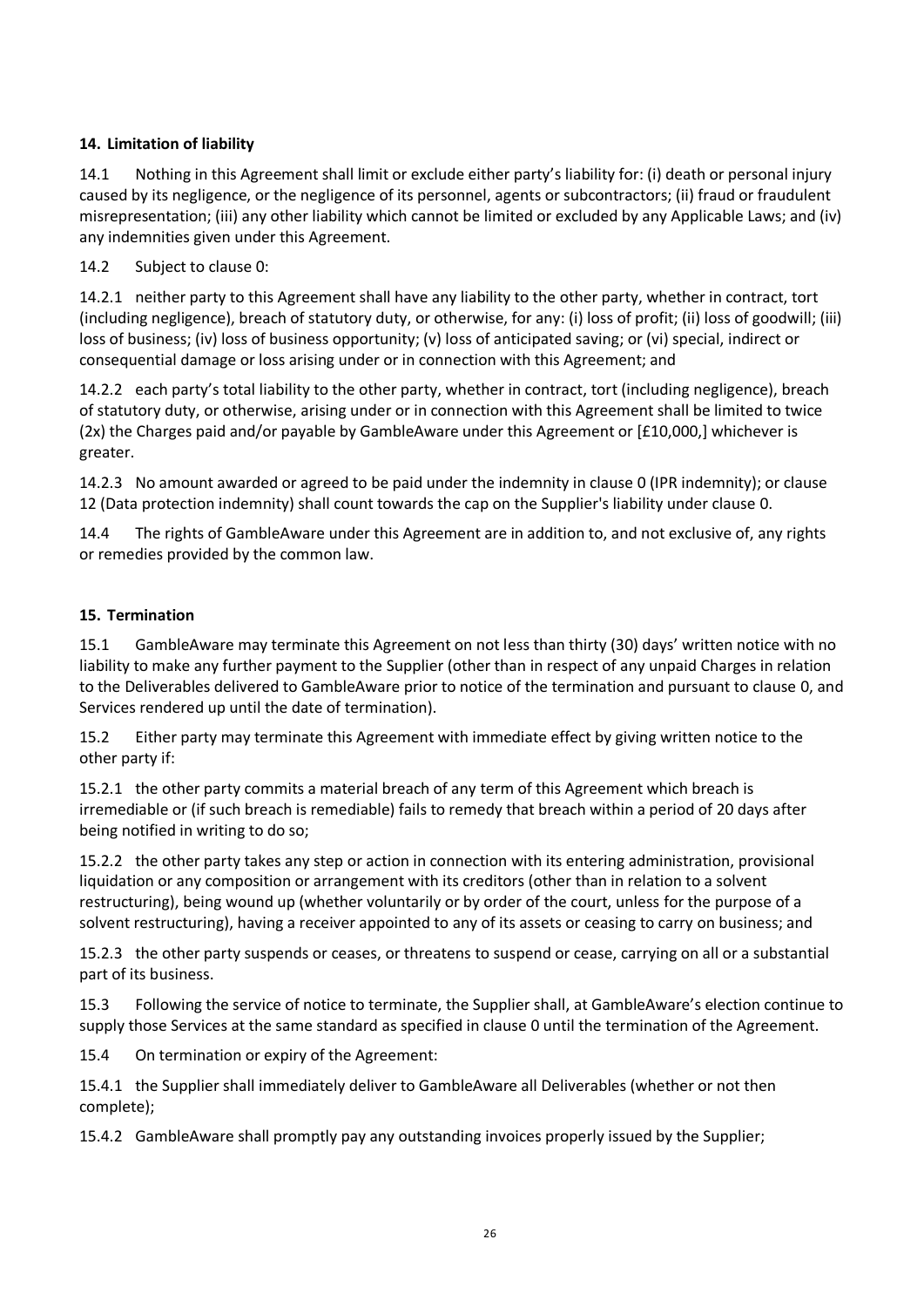15.4.3 each party shall immediately destroy or deliver to the other party all copies of all Confidential Information provide to the other party in connection with this Agreement; and

15.4.4 the following clauses shall continue in force: clause [1](#page-17-1) (Interpretation); clause [9](#page-22-0) (Intellectual Property Rights); claus[e 12](#page-24-3) (Data Protection); clause [0](#page-24-2) (Confidentiality); claus[e 0](#page-25-4) (Limitation of Liability); clause [0](#page-25-0) (Termination); claus[e 18](#page-26-0) (Variation and Waiver); clause [0](#page-27-0) (Severance); and clause [0](#page-28-0) (Governing law and jurisdiction).

15.4.5 Termination or expiry of this Agreement shall not affect any rights, remedies, obligations or liabilities of the parties that have accrued up to the date of termination or expiry, including the right to claim damages in respect of any breach of the Agreement which existed at or before the date of termination or expiry.

#### **16. Force majeure**

16.1 **Force Majeure Event** means any circumstance not within a party's reasonable control including, without limitation: (i) acts of God, flood, drought, earthquake or other natural disaster; (ii) epidemic or pandemic; (iii) terrorist attack, civil war, civil commotion or riots, war, threat of or preparation for war, armed conflict, imposition of sanctions, embargo, or breaking off of diplomatic relations; (iv) nuclear, chemical or biological contamination or sonic boom; (v) any law or any action taken by a government or public authority, including without limitation imposing an export or import restriction, quota or prohibition; (vi) collapse of buildings, fire, explosion or accident; and (vii) interruption or failure of utility service.

16.2 Provided it has complied with claus[e 0,](#page-26-1) if a party is prevented, hindered or delayed in or from performing any of its obligations under this Agreement by a Force Majeure Event (**Affected Party**), the Affected Party shall not be in breach of this Agreement or otherwise liable for any such failure or delay in the performance of such obligations, including but not limited to, any obligations to make payments under this Agreement. The time for performance of such obligations shall be extended accordingly.

<span id="page-26-1"></span>16.3 The Affected Party shall:

16.3.1 as soon as reasonably practicable after the start of the Force Majeure Event but no later than seven (7) days from its start, notify the other party in writing of the Force Majeure Event, the date on which it started, its likely or potential duration, and the effect of the Force Majeure Event on its ability to perform any of its obligations under this Agreement; and

16.3.2 use all reasonable endeavours to mitigate the effect of the Force Majeure Event on the performance of its obligations.

16.4 If the Force Majeure Event prevents, hinders or delays the Affected Party's performance of its obligations for a continuous period of more than four (4) weeks, the party not affected by the Force Majeure Event may terminate this Agreement by giving seven (7) days' written notice to the Affected Party.

#### **17. Assignment and other dealings**

Neither party shall, without the other party's prior written consent, assign, transfer, mortgage, charge, subcontract, delegate, declare a trust over or deal in any other manner with any of its rights and obligations under this Agreement.

#### <span id="page-26-0"></span>**18. Variation and Waiver**

18.1 Subject to clause [5](#page-20-4) (Change control), no variation of this Agreement shall be effective unless it is in writing and signed by the parties (or their authorised representatives).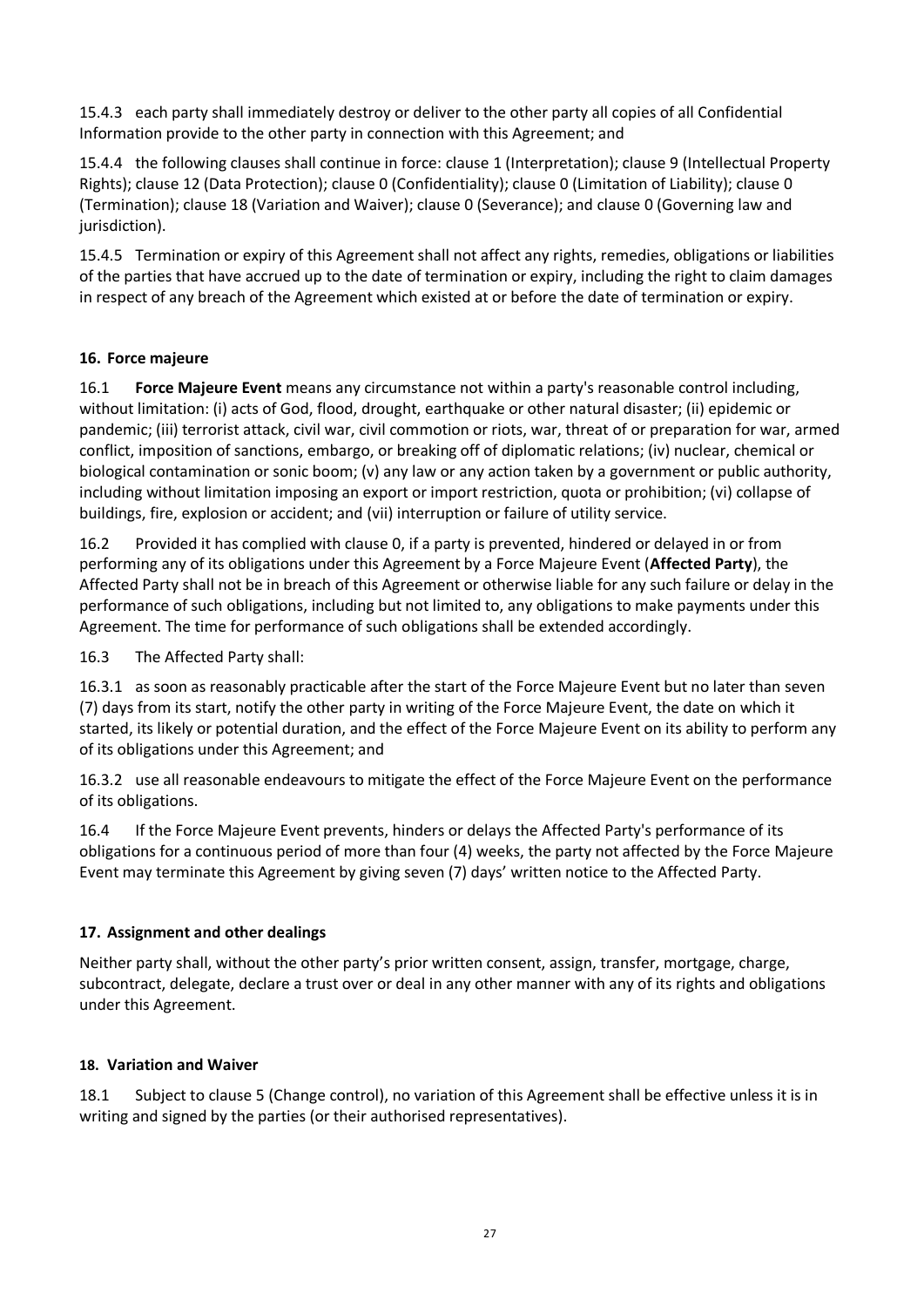18.2 A waiver of any right or remedy under this Agreement or by law is only effective if given in writing and shall not be deemed a waiver of any subsequent right or remedy.

18.3 A failure or delay by a party to exercise any right or remedy provided under this Agreement or by law shall not constitute a waiver of that or any other right or remedy, nor shall it prevent or restrict any further exercise of that or any other right or remedy. No single or partial exercise of any right or remedy provided under this Agreement or by law shall prevent or restrict the further exercise of that or any other right or remedy.

18.4 Except as expressly provided in this Agreement, the rights and remedies provided under this Agreement are in addition to, and not exclusive of, any rights or remedies provided by law.

#### <span id="page-27-0"></span>**19. Severance**

<span id="page-27-1"></span>19.1 If any provision or part-provision of this Agreement is or becomes invalid, illegal or unenforceable, it shall be deemed deleted, but that shall not affect the validity and enforceability of the rest of this Agreement.

19.2 If any provision or part-provision of this Agreement is deemed deleted under claus[e 0](#page-27-1) (Severance) the parties shall negotiate in good faith to agree a replacement provision that, to the greatest extent possible, achieves the intended commercial result of the original provision.

#### **20. Entire agreement**

20.1 This Agreement constitutes the entire Agreement between the parties and supersedes and extinguishes all previous agreements, promises, assurances, warranties, representations and understandings between them, whether written or oral, relating to its subject matter.

20.2 Each party agrees that it shall have no remedies in respect of any statement, representation, assurance or warranty (whether made innocently or negligently) that is not set out in this Agreement.

20.3 Each party agrees that it shall have no claim for innocent or negligent misrepresentation or negligent misstatement based on any statement in this Agreement.

#### **21. No partnership or agency**

21.1 Nothing in this Agreement is intended to, or shall be deemed to, establish any partnership or joint venture between any of the parties, constitute any party the agent of another party, or authorise any party to make or enter into any commitments for or on behalf of any other party.

21.2 Each party confirms it is acting on its own behalf and not for the benefit of any other person.

#### **22. Third-party rights**

This Agreement does not give rise to any rights under the Contracts (Rights of Third Parties) Act 1999 to enforce any term of this Agreement.

#### <span id="page-27-2"></span>**23. Notices**

23.1 Any notice given to a party under or in connection with this Agreement shall be in writing and shall be: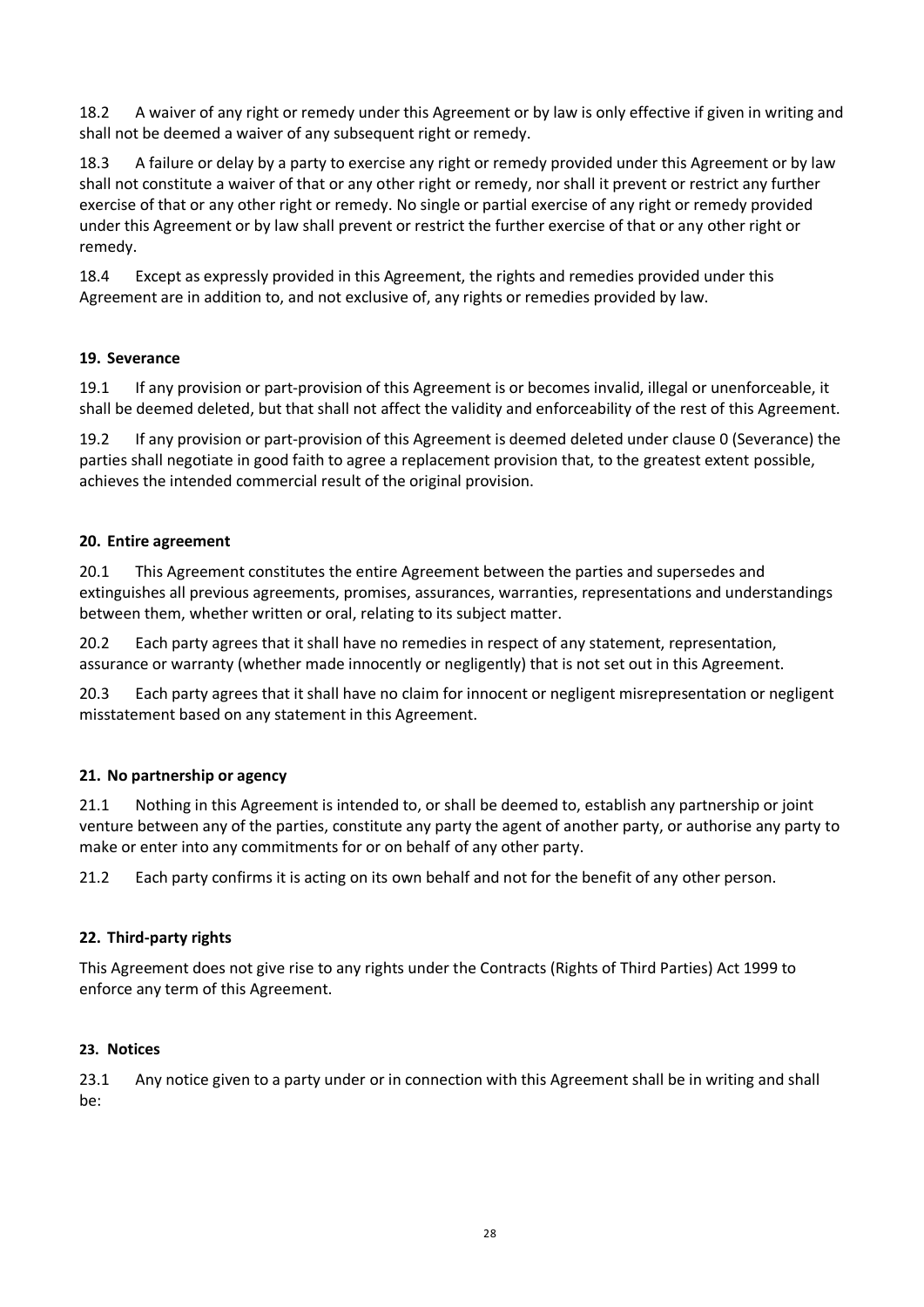23.1.1 delivered by hand or by pre-paid first-class post or other next Business Day delivery service at its registered office; or

23.1.2 sent by email to the following email addresses:

(A) GambleAware Project Manager email address, as set out in the Project Key Terms; and

(B) Supplier Project Manager email address, as set out in the Project Key Terms.

23.2 Any notice shall be deemed to have been received:

23.2.1 if delivered by hand, on signature of a delivery receipt or at the time the notice is left at the proper address (or, if delivery is not in business hours, at 9.00am on the first Business Day following delivery);

23.2.2 if sent by pre-paid first-class post or other next Business Day delivery service, at 9.00 am on the second Business Day after posting or at the time recorded by the delivery service; and

23.2.3 if sent by email: (i) at the time of transmission; or (ii) if this time falls outside business hours in the place of receipt, when business hours resume; or (iii) if the recipient has an automated "out of office" reply, at the time the out of office ceases to apply.

23.3 In this clause [0,](#page-27-2) business hours means 9.00am to 5.00pm Monday to Friday on a day that is not a public holiday in the place of receipt.

23.4 This clause does not apply to the service of any proceedings or any documents in any legal action.

#### **24. Counterparts**

This Agreement may be executed in any number of counterparts, each of which when executed shall constitute a duplicate original, but all the counterparts shall together constitute the one agreement.

#### <span id="page-28-0"></span>**25. Governing law and jurisdiction**

25.1 This Agreement and any dispute or claim (including non-contractual disputes or claims) arising out of or in connection with it or its subject matter or formation shall be governed by and construed in accordance with the law of England and Wales.

25.2 Each party irrevocably agrees that the courts of England and Wales shall have exclusive jurisdiction to settle any dispute or claim (including non-contractual disputes or claims) arising out of or in connection with this Agreement or its subject matter or formation.

This Agreement has been entered into on the date stated at the beginning of it.